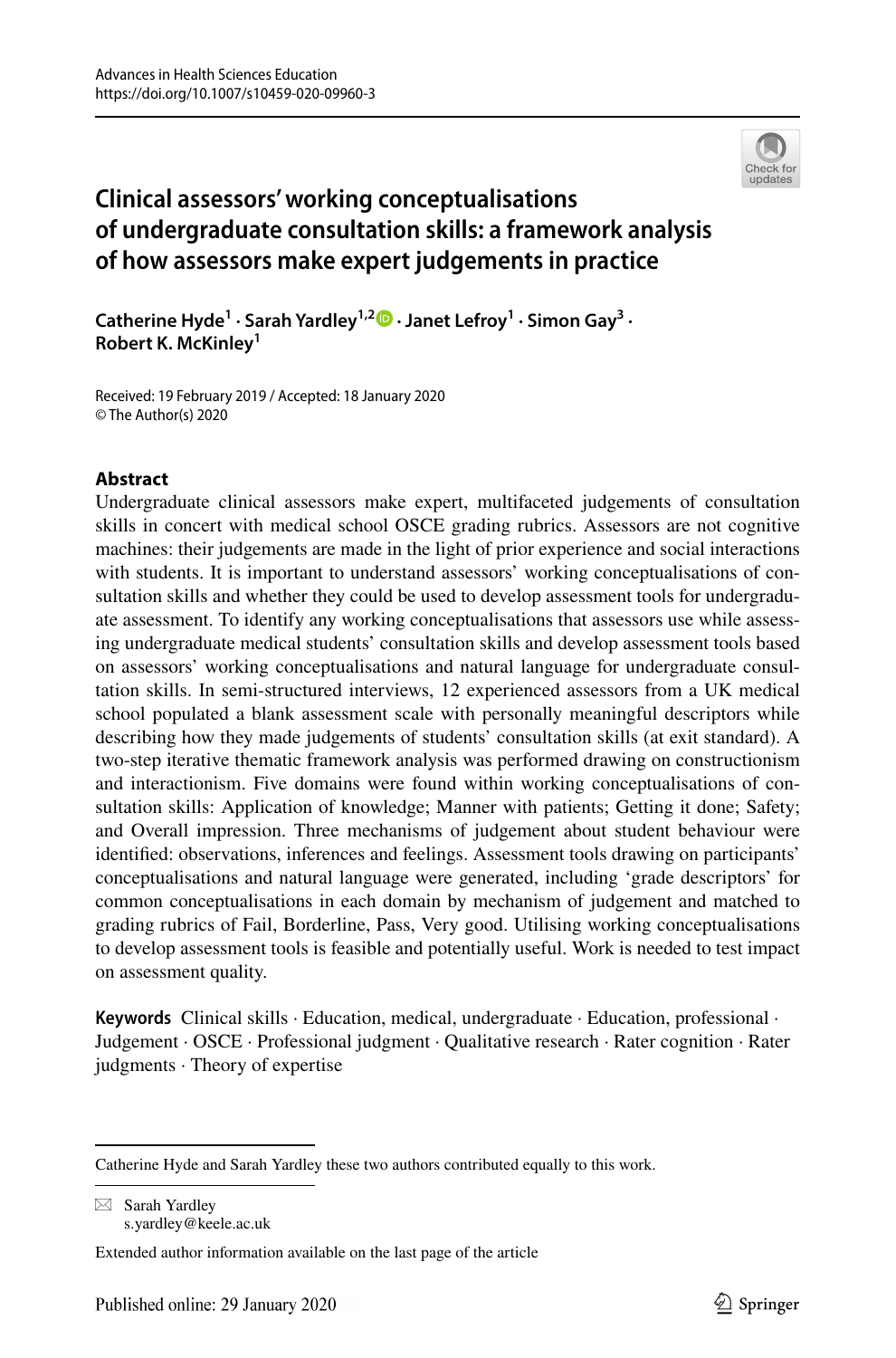### **Introduction**

Consultation skills such as obtaining a medical history and performing a physical examination are core elements of undergraduate medical education (General Medical Council [2011;](#page-28-0) Novack et al. [1993;](#page-28-1) Sankarapandian et al. [2014;](#page-29-0) Stillman et al. [1997](#page-29-1); Townsend et al. [2001](#page-29-2)) but their assessment is challenging (Schuwirth and van der Vleuten [2006](#page-29-3)). OSCEs have been found to be feasible (Patricio [2012](#page-29-4)) and can facilitate reliable assessment of undergraduate consultation skills (Patricio [2012\)](#page-29-4). As OSCEs have come to 'dominate' skills assessment (Cömert et al. [2016](#page-27-0); Norman [2002\)](#page-28-2), there is increasing interest in ways of improving the quality of high stakes assessment, with particular focus on the determinants of reliability (Van der Vleuten [1996\)](#page-29-5) which is often unsatisfactory (Brannick et al. [2011](#page-27-1)).

It is challenging to increase the reliability of assessor judgements because of the relational nature of assessor judgements (Gingerich et al. [2018](#page-28-3); Hope and Cameron [2015;](#page-28-4) Yeates et al. [2012](#page-29-6), [2015\)](#page-29-7) and the minimal impact of training on inter-rater reliability (Cook et al. [2009](#page-27-2); Holmboe et al. [2004\)](#page-28-5). There is little published research on undergraduate assessor cognition. A recent systematic review (Lee et al. [2017](#page-28-6)) identifed three studies of undergraduate assessment. In two, undergraduate workplace based performances were assessed by assessors recruited on the basis of their expertise in assessing postgraduate general practice trainees (Govaerts et al. [2011](#page-28-7), [2013](#page-28-8)) and the third examined the product (scores) of assessment rather than the cognitive process (Rogausch et al. [2015](#page-29-8)). While assessor judgements are highly context dependent (Gingerich et al. [2018;](#page-28-3) Govaerts et al. [2011;](#page-28-7) Hope and Cameron [2015;](#page-28-4) Yeates et al. [2012](#page-29-6), [2015\)](#page-29-7) recent research about assessor judgements in post graduate work based assessment may inform our thinking about undergraduate OSCE assessment. This work has drawn on social and cognitive psychology to understand the processes of how humans make judgments (Eva [2018](#page-27-3); Gingerich et al. [2014;](#page-28-9) Govaerts et al. [2013;](#page-28-8) Yeates et al. [2013](#page-29-9), [2015\)](#page-29-7). Variability in assessor judgements can be understood as assessors applying 'meaningfully idiosyncratic' (Gingerich et al. [2014\)](#page-28-9) working conceptualisations. For the purpose of this paper we defne a working conceptualisation as a meaningful idea which underpins a domain of judgement generated through interaction between assessor and student. 'Translating' judgments into scales is key to the rating process (Gauthier et al. [2016\)](#page-28-10). Reduced assessor reliability may be partially explained by poor alignment between assessors 'meaningfully idiosyncratic' (Gingerich et al. [2014\)](#page-28-9) working conceptualisations and the 'external' rubric with which they are asked to communicate their judgement, thus introducing error and variability (Gingerich et al. [2011](#page-28-11)). It is noteworthy that, in postgraduate assessment, assessments of doctors in training by assessors using scales which refect the assessors' own working conceptualisations (construct aligned scales) are more reliable (Crossley et al. [2011\)](#page-27-4). It is possible therefore, that undergraduate OSCE assessments would be more reliable if tools aligned to assessors' working conceptualisations were used.

Multiple tools are used to assess diferent aspects of undergraduate consultation skills, many of which are specific to individual medical schools (Setyonugroho et al. [2015](#page-29-10)). While some are theoretically informed (Humphris and Kaney [2001](#page-28-12); Huntley et al. [2012](#page-28-13)) and others based on national criteria (Kaul et al. [2012\)](#page-28-14) or consensus based models such as the Calgary Cambridge model and its derivatives (Lefroy et al. [2011;](#page-28-15) Silverman et al. [2011\)](#page-29-11), none were developed to align with assessors' working conceptualisations. Although Govaerts et al. ([2013\)](#page-28-8) have described clinician assessors' internal (or working) assessment 'dimensions' in the postgraduate context and Gingerich et al. ([2018\)](#page-28-3) described 'clusters' of individual assessor judgement, it is unknown whether undergraduate assessors hold such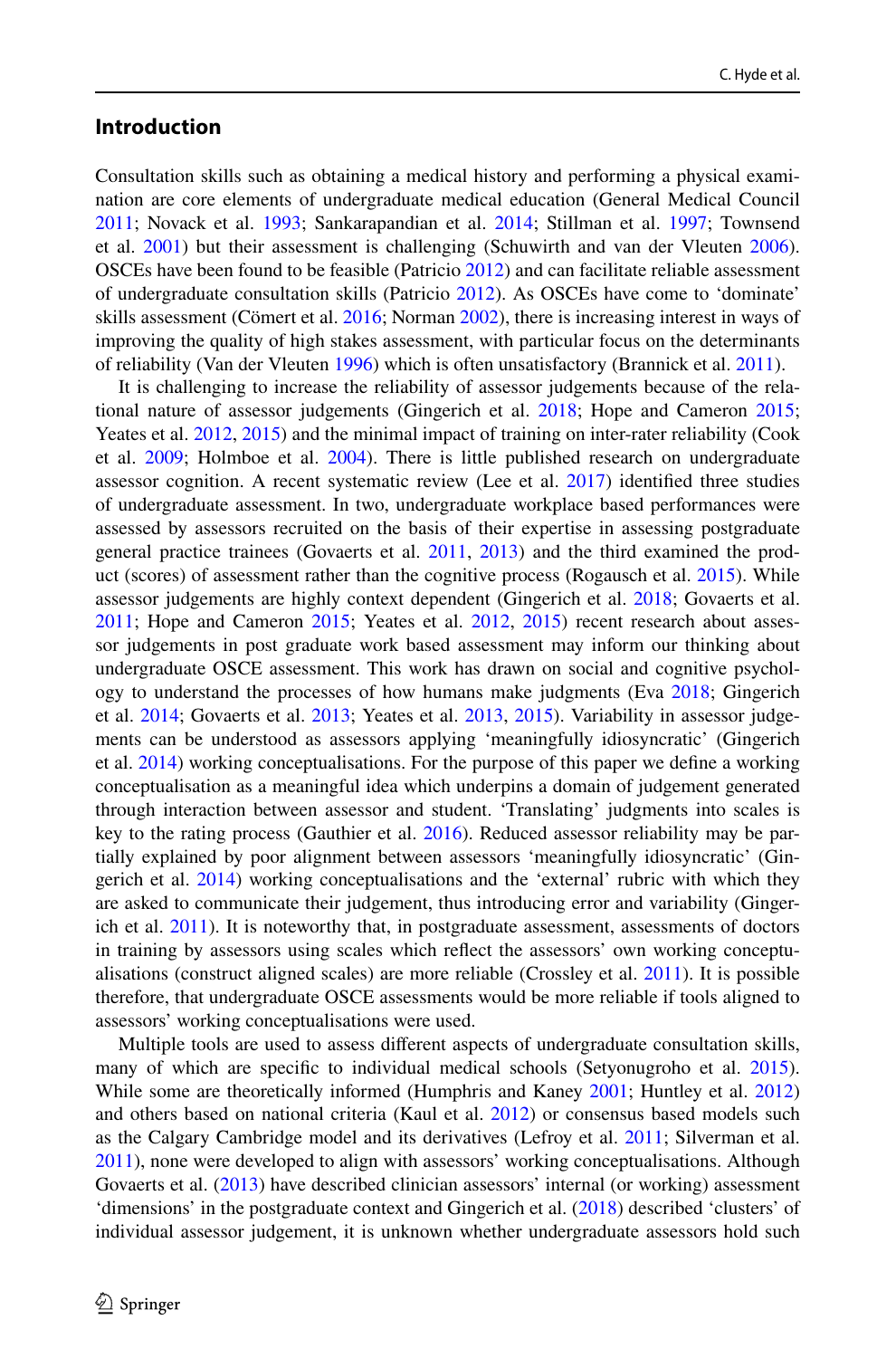working conceptualisations nor if they form clusters which may be useful in assessment tools. For example, clinical assessors who are expert and experienced in their feld may be less equipped to translate their working conceptualisations of consultation skills to the undergraduate exit standard which is remote from their own practice.

This research aims to take the frst steps in determining whether undergraduate assessors hold such working conceptualisations and if they form clusters which may be useful in assessment tools by:

- Identifying any working conceptualisations that assessors use while assessing undergraduate medical students' consultation skills.
- Developing assessment tools based on assessors working conceptualisations and natural language for undergraduate consultation skills.

## <span id="page-2-0"></span>**Methods**

#### <span id="page-2-1"></span>**Theoretical and epistemological orientation**

Our conceptual orientation is towards the principles of constructionism and interactionism: people construct meaning through interpretation. Constructionism is the view that "all knowledge, and therefore all meaningful reality as such, is contingent upon human practices, being constructed in and out of interaction between human beings and their world, and developed and transmitted within an essentially social context" (Crotty [1998](#page-27-5) p. 42). Unlike constructivism (which focuses on the individual mind) constructionism emphases more strongly how we are infuenced by culture and interactions—and hence is considered by many social scientists to sit relatively closely on a spectrum of theoretical worldviews to interactionism (Denzin [2001\)](#page-27-6). Working conceptualisations 'may infuence observations and judgements about other people by providing frames-of-reference or sets that make perceivers look for certain kinds of interpersonal information and interpret this information according to their own conceptualisations' (Borman [1987\)](#page-27-7). 'Working conceptualisation' in this specifc context is a meaningful idea which underpins a domain of judgement generated through interaction between assessor and student. Meaning making is an iterative process developed through each person's presentation of themselves and interpretations generated through their interaction mediated by the environment and situation (Blumer [1969;](#page-27-8) Crotty [1998;](#page-27-5) Gofman [1967\)](#page-28-16). While recognising the difering terminology in this feld, 'working conceptualisation' is used intentionally as it best refects our orientation.

#### **Context**

The study was performed at a UK undergraduate medical school where teaching and assessment of consultation skills are underpinned by an assessment tool used in both formative work-based assessment (WBA) and summative objective structured clinical examinations (OSCEs) (Lefroy et al. [2011](#page-28-15)). Assessors attend training sessions prior to using the tool as is accepted good assessment practice (General Medical Council [2011](#page-28-0); Khan et al. [2013\)](#page-28-17). Research ethics approval was given by the School's Ethics Committee (ref date 16/08/12).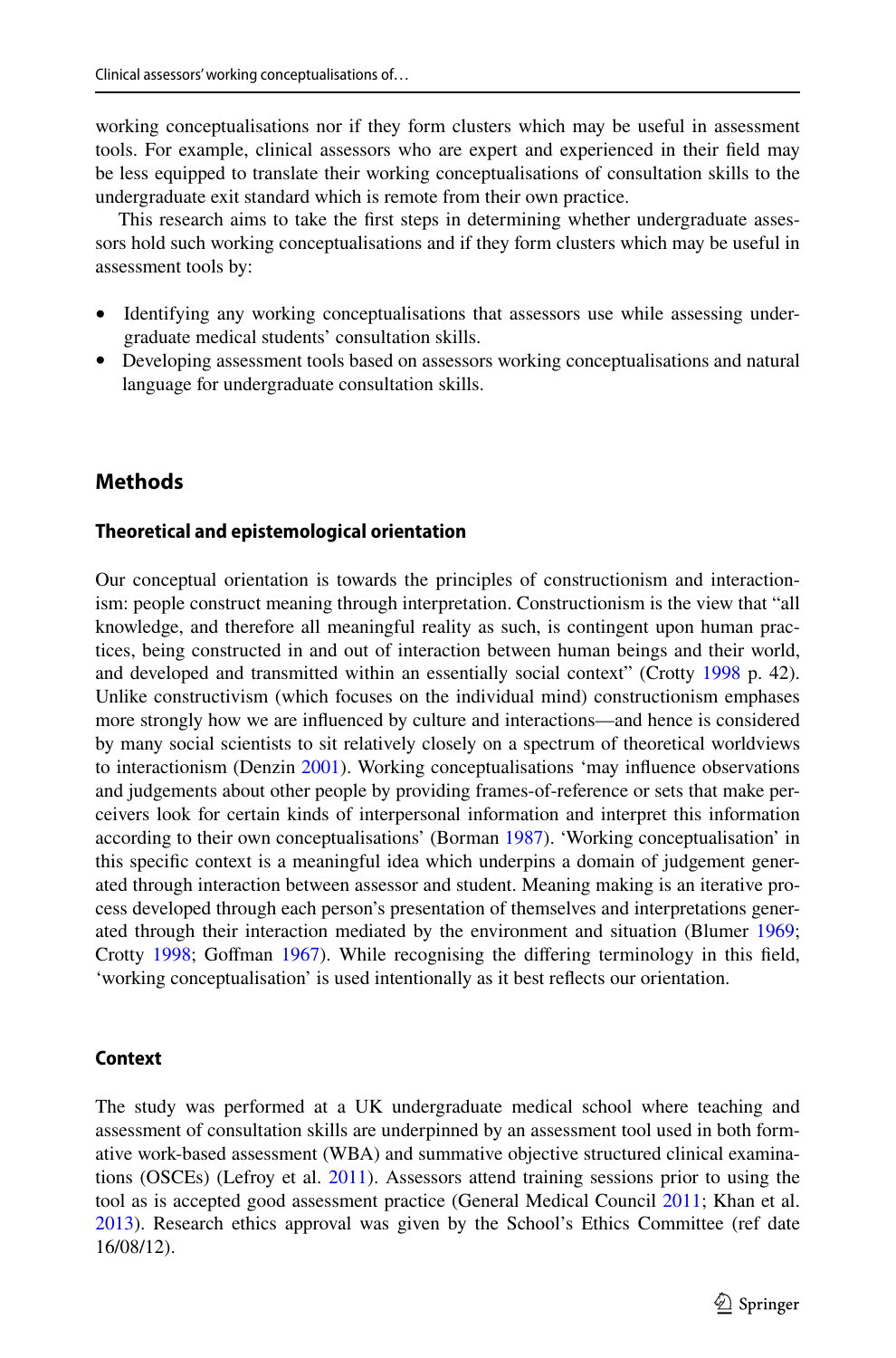#### **Recruitment and participation**

All undergraduate clinical assessors with at least 2 years' experience of making high stakes assessments [a previously used standard (Ginsburg et al. [2010\)](#page-28-18)] for a single UK medical school were invited by email to participate  $(n=64)$ . Responding assessors were purposively sampled using length of assessment experience as a proxy for assessment expertise (Govaerts et al. [2013](#page-28-8)). Further sampling of assessors sought variation in age, gender and clinical speciality (Patton [2002](#page-29-12)). Recruitment continued until theoretical saturation of key conceptualisations occurred  $(n=12)$ .

#### **Data collection**

Our aim was to encourage assessors to access their own internal working conceptualisation of undergraduate consultation competence by asking assessors to populate an unmarked line (a blank scale) with their own descriptors of difering levels of performance. During five pilot interviews  $(X, n=2; Y, n=3)$ , we determined that some assessors could not work with a blank scale so we developed a scale with reference points of 'Clear pass', 'Borderline' and 'Clear fail' (["Appendix 1](#page-2-0)") to enable discussion if assessors could not successfully populate the entirely 'blank' scale. We also developed a semi-structured interview topic guide (["Appendix 2](#page-8-0)"). Pilot interviews were not included in the fnal analysis. CH and JL, who conducted all interviews, shared recordings of their frst interviews to standardise and refne interview technique. Interviews were 40 to 60 min long, audio-recorded and contemporaneous feld notes were kept.

In interview, participants were asked to describe the 'global scale' they used when judging a medical student to the standard of being ready to enter frst year of training as a doctor [intern] (exit standard) by populating a scale with words and phrases. Participants were initially offered a completely blank scale. If they struggled, they were given the assessment scale developed in the pilots (["Appendix 1](#page-2-0)"). Participants were encouraged to elaborate their own defnitions as they populated the scale. Each participant then described their working conceptualisations for two specifc skill categories from the Medical School's consultation skills assessment rubric (Lefroy et al. [2011\)](#page-28-15). A matrix was used to ensure that all categories were considered by two or more participants during the study. These categories were: opening, history, examination, management, record keeping, case presentation, clinical reasoning, organisation, and building and maintaining the relationship (Lefroy et al. [2011](#page-28-15)). If participants' overall judgement focused on any of these specifc skill categories, that category was fully explored before revisiting the 'overall' scale to test for further potential conceptualisations. Novel categories and conceptualisations were discussed in detail when these emerged. In later interviews, relatively unexplored categories and emerging conceptualisations were presented to participants for discussion. Each participant was asked to complete two scales.

Participants were asked to describe specifc student performances to illustrate their conceptualisations, drawing on cognitive interviewing (Willis [2005\)](#page-29-13), critical incident (Choo et al. [2014\)](#page-27-9) and think aloud techniques (Govaerts et al. [2013\)](#page-28-8).

#### **Data analysis (see also["Appendix 3](#page-15-0)" for schedule of activities undertaken)**

All authors contributed to the thematic analysis and critical review at each level of analysis (Braun and Clarke [2006\)](#page-27-10). Framework analysis (Gale et al. [2013](#page-28-19); Ritchie and Lewis [2003](#page-29-14))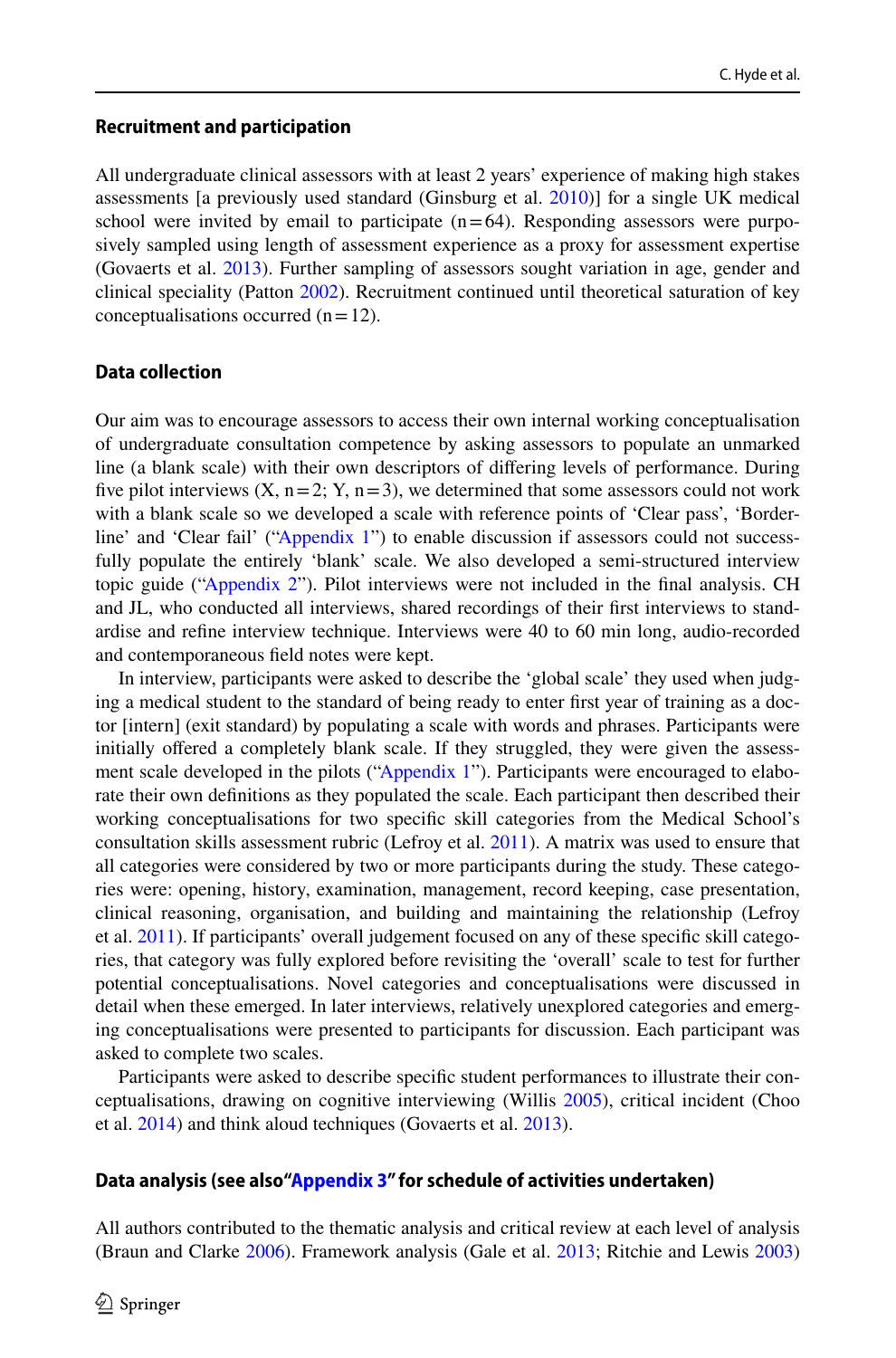used an initial coding framework developed from the original study protocol, research question and literature and was refned with the data. 'Framework' (Ritchie and Spencer [2002\)](#page-29-15) is a qualitative analysis technique which involves researchers engaging their creative and critical conceptual skills to determine meaning and connections in data. The approach relies on 'sifting, charting and sorting' material into key issues and themes—also referred to as 'indexing, charting and mapping/interpretation'—a process we achieved by creating word pictures, word summaries and grade descriptors from the data. In doing so we were creating a thematic framework drawing on a priori issues i.e. the research aims, objectives and questions, and emergent issues raised by our participants gradually organising these into analytical themes. We also followed recognised qualitative interpretative methods including constant comparison and returning to check raw data to ensure each level of interpretation drew on the raw data (Blumer [1969;](#page-27-8) Gale et al. [2013](#page-28-19)). At each stage we constantly compared back to raw data to ensure the analysis remained true to the data as a whole having familiarised ourselves with the data before starting the formal analytic process through listening to recordings and reviewing transcripts and participant annotations of scales. In this way we are confdent that the fnal outcomes of the study represent the assessors' collective natural language and meaning (Table [1\)](#page-4-0).

Data tables are presented to help the reader follow this process (Tables [2,](#page-5-0) [3](#page-9-0) and [4](#page-11-0), "Appendices  $3, 4, 6$  $3, 4, 6$  $3, 4, 6$ ").

#### **Primary analysis within and across individual interviews**

The audio-recording and scales from each interview were analysed by the respective interviewer and another team member. The interviewer listened to the interview, transcribing data extracts and commenting on their relation to skill categories and emerging working

| Term                              | Definition                                                                                                                                                                                                                  |
|-----------------------------------|-----------------------------------------------------------------------------------------------------------------------------------------------------------------------------------------------------------------------------|
| Descriptor                        | A significant word or phrase used to describe assessment dimension on<br>an assessment scale                                                                                                                                |
| Domain                            | Identified area or facet of consultation skills e.g. Manner with patient                                                                                                                                                    |
| Exit standard                     | The standard of a medical student being ready to enter first year of<br>training as a doctor [intern]                                                                                                                       |
| Grade descriptor                  | Description of each of the four grades, (fail, borderline, good, very<br>good) synthesising all three types of judgements for each domain                                                                                   |
| Natural language                  | Words and phrases used by assessors themselves                                                                                                                                                                              |
| Working conceptualisation         | A meaningful idea which, in this specific context, underpins a domain<br>of judgement generated through interaction between assessor and<br>student. (See theoretical orientation in methods section for further<br>detail) |
| Personally meaningful descriptors | Descriptors which individual participants assigned to judgements they<br>made about students using their own words and phrases.                                                                                             |
| Types of judgement                | 3 ways participants made judgements of students: observations, infer-<br>ences and feelings about the student's behaviour                                                                                                   |
| Word picture                      | Short description drawing on participants' language (for each domain<br>and type of judgement) which an assessor could use to place students<br>on a scale                                                                  |
| Word summary                      | Short summary of key conceptualisations (for each domain and type of<br>judgement) drawing on 'word pictures' and raw data                                                                                                  |

<span id="page-4-0"></span>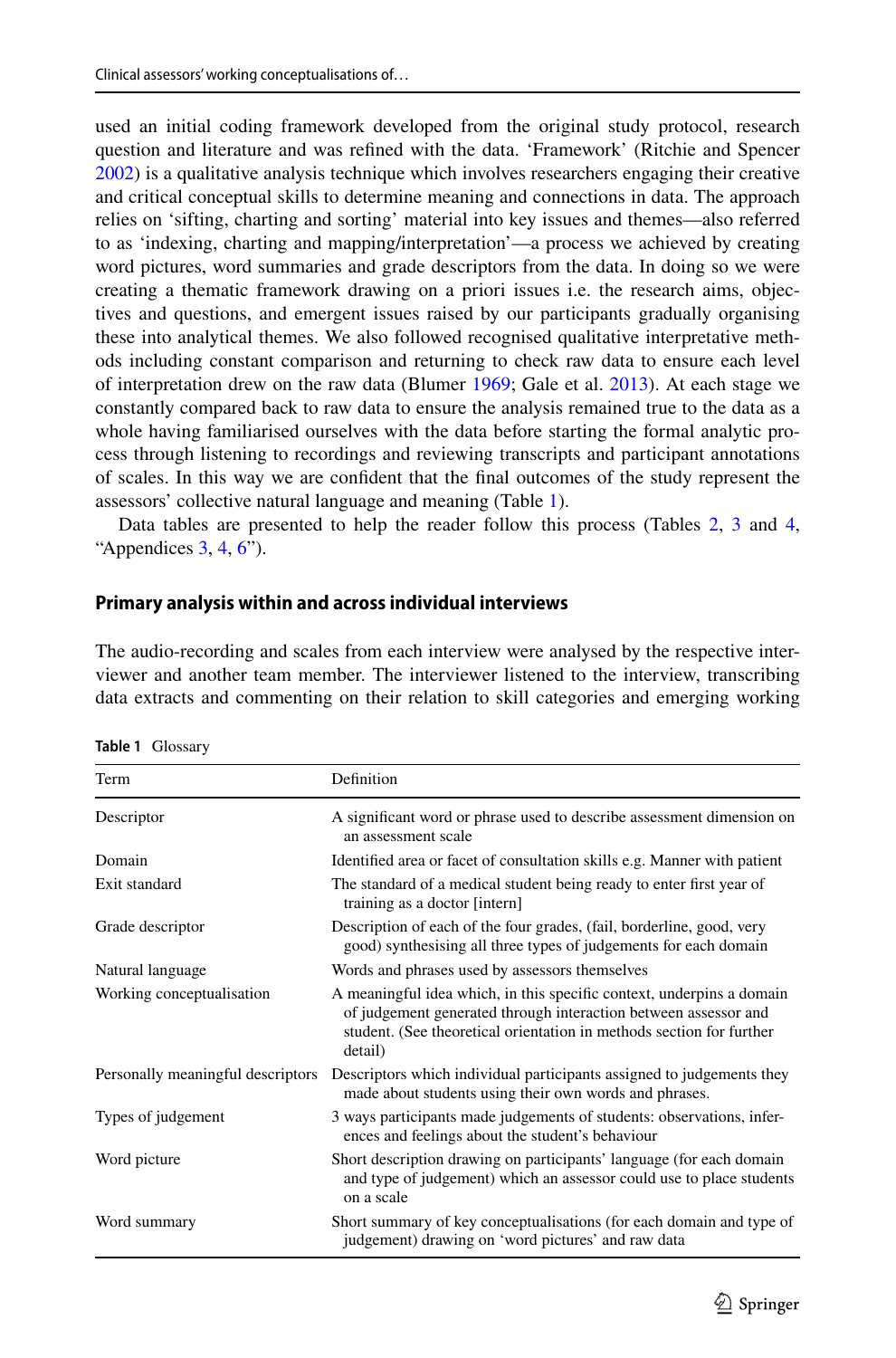<span id="page-5-0"></span>

| Judgement                       | Fail                                  | Borderline                         | Pass                                | Very good                            |
|---------------------------------|---------------------------------------|------------------------------------|-------------------------------------|--------------------------------------|
| What the student does           |                                       |                                    |                                     |                                      |
| Example data extracts Rushes in | at the task and the                   | Hesitant, not confident, do it in  | Consent and talk them through       | Display empathy, listen carefully    |
|                                 | patient is just another bit of the    | the wrong order/something in       | it, minimum basic; some poor        | and follow up the leads that         |
|                                 | task, tense and uncomfortable,        | interviewee's tone about the dif-  | judgements but does not hurt        | patients give them, recognising if   |
|                                 | treating the patient carelessly or    | ference—not just the words but     | the patient; Ability to pick up on  | the patient has any understanding    |
|                                 | with no respect making the task       | how they are said. Illustrated by  | cues (11). Nice to the patient;     | problems (e.g. hard of hearing),     |
|                                 | the focus (10). If the patient is     | how he says, 'what's wrong with    | Handles interactions with           | modify their voice (8). Take         |
|                                 | left undressed not explaining         | you' (12). Speak in language the   | relatives (3). Exploring options.   | account of diet, social life; steer  |
|                                 | themselves, too much medical          | patient doesn't understand not     | Explain in useful chunks, sug-      | the conversation, guides their       |
|                                 | jargon, not at a level the person     | adjusting examination technique    | gests strategies and has empathy    | questions, listening; non-verbal     |
|                                 | understands (8). Person who was       | or acknowledging pain; patient is  | (7). Rapport with patient, not      | contact; practical relatives man-    |
|                                 | the volunteer looked shocked and      | surprised by action (9). Cursory   | using medical jargon, oppor-        | agement also (7). With examina-      |
|                                 | said "that was awful"; no engage-     | attention to the patient at first, | tunity to ask questions, open       | tion, little bits of comment all the |
|                                 | ment with the patient; weak;          | half and half attention to patient | questions, exploratory questions,   | way through that show the patient    |
|                                 | won't stop talking; hurting the       | and task (10). Forget what ques-   | allowing patient to talk, not talk- | that they're being treated with      |
|                                 | patient; not attend to the patient's  | tion they asked, potentially ask   | ing over them $(4)$                 | respect.                             |
|                                 | needs; No rapport (1)                 | the question a second time (1).    |                                     | Thank them at the end (10)           |
|                                 | rough to the patient (3)<br>Jnkind or | Forget introduction, not aware of  |                                     |                                      |
|                                 |                                       | patient wincing (6)                |                                     |                                      |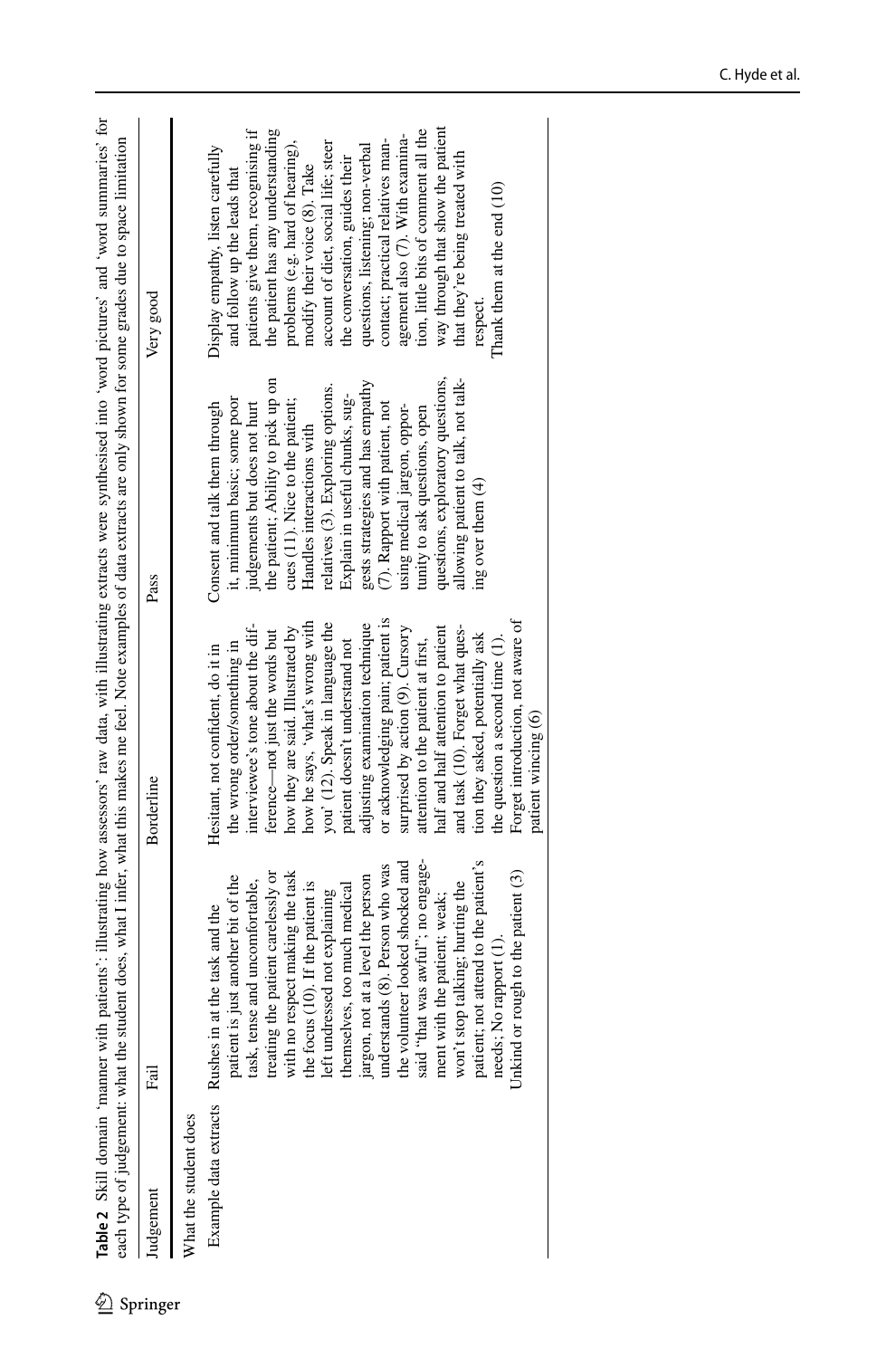| Table 2 (continued) |                                                                                                                                                                                                                                                                                                                                                                                                                                                                      |                                                                                                                                                                                                                                                                                                                                                                                                                                                                        |                                                                                                                                                                                                                                                                                                                                                                                                                                                             |                                                                                                                                                                                                                                                                                                                                                                                                                                                                                                                       |
|---------------------|----------------------------------------------------------------------------------------------------------------------------------------------------------------------------------------------------------------------------------------------------------------------------------------------------------------------------------------------------------------------------------------------------------------------------------------------------------------------|------------------------------------------------------------------------------------------------------------------------------------------------------------------------------------------------------------------------------------------------------------------------------------------------------------------------------------------------------------------------------------------------------------------------------------------------------------------------|-------------------------------------------------------------------------------------------------------------------------------------------------------------------------------------------------------------------------------------------------------------------------------------------------------------------------------------------------------------------------------------------------------------------------------------------------------------|-----------------------------------------------------------------------------------------------------------------------------------------------------------------------------------------------------------------------------------------------------------------------------------------------------------------------------------------------------------------------------------------------------------------------------------------------------------------------------------------------------------------------|
| Judgement           | Fail                                                                                                                                                                                                                                                                                                                                                                                                                                                                 | Borderline                                                                                                                                                                                                                                                                                                                                                                                                                                                             | Pass                                                                                                                                                                                                                                                                                                                                                                                                                                                        | Very good                                                                                                                                                                                                                                                                                                                                                                                                                                                                                                             |
| Word picture        | student hurts the patient and does<br>municating at the right level, e.g.<br>iour. Does not direct the conver-<br>sation, asking questions by rote<br>or won't stop talking. Not com-<br>student or seems upset. Doesn't<br>needs to keep questioning. The<br>Demonstrates judgmental behav-<br>with children or so the patient<br>recognise cues about patients<br>concerns, uses lots of jargon.<br>not recognise or manage this<br>Patient reports concerns about | mostly on the task. Demonstrated<br>second time so the patient knows<br>cannot here this. Ask questions a<br>Not adjusting consultation to the<br>in a quiet voice when the patient<br>only clinical information. Focus<br>patient, i.e. continuing to speak<br>a very brief acknowledgement.<br>in lack of eye contact, disinter-<br>they are not listening. Discuss<br>Cursory attention to the patient,<br>ested tone, and phrasing e.g.<br>'what's wrong with you' | Introduces self to patient, explains<br>questions, exploratory questions,<br>Some errors but does not hurt or<br>opportunity for questions. Good<br>talking over them, explaining in<br>chunks. Avoids medical jargon.<br>consultation purpose to patient.<br>Involves the patient in the deci-<br>Personable, nice to the patient.<br>sion about management, gives<br>consultation skills, uses open<br>allowing patient to talk, not<br>worry the patient | checking the patient is comfortable<br>voice. Prepares the patient for each<br>the conversation. Uses non-verbal<br>Manages relatives. Discusses social<br>adjusting to this, modifying their<br>during an examination, ensuring<br>patient respect and is mindful of<br>them. Takes care of the patient,<br>Recognises if the patient has any<br>they are re-clothed afterwards.<br>part of the consultation. Steers<br>Demonstrates empathy, shows<br>problems understanding and<br>cues and contact<br>information |
| Word summary        | Judgmental, ignores, hurts or<br>upsets the patient                                                                                                                                                                                                                                                                                                                                                                                                                  | Cursory attention to, or acknowl-<br>edgment of, or slow to adapt to<br>patient's needs                                                                                                                                                                                                                                                                                                                                                                                | Rapport with and empathy for and<br>comfortable with the patient                                                                                                                                                                                                                                                                                                                                                                                            | is next or might happen, adapts to<br>Empathic, prepares patient for what<br>the patient's and family's needs                                                                                                                                                                                                                                                                                                                                                                                                         |
| What I infer        |                                                                                                                                                                                                                                                                                                                                                                                                                                                                      |                                                                                                                                                                                                                                                                                                                                                                                                                                                                        |                                                                                                                                                                                                                                                                                                                                                                                                                                                             |                                                                                                                                                                                                                                                                                                                                                                                                                                                                                                                       |
| Data extract        | (4). Don't understand the<br>impressive enough (10). Difficult<br>would escalate badly in real life;<br>patient (3). Lacking confidence<br>(7). Not quite comfortable, not<br>Impression doing things that<br>for me to pass them (5)<br>wooden                                                                                                                                                                                                                      | been said (6). Little conversation,<br>doesn't feel listened to and starts<br>having forgotten what's already<br>conversing only the clinical bit,<br>ting a patient (9). The patient<br>Not had as much experience as<br>to switch off from the doctor;<br>they should, possibly upset-<br>focusing on the task (10)                                                                                                                                                  | level of conversation, the patient<br>$(11)$ . Polite $(9)$ . Look comfort-<br>will go satisfied but not happy<br>Human factor is missing, good<br>able talking to a patient (4)                                                                                                                                                                                                                                                                            | Patient enjoys talking to them; the<br>volunteer knew what was going to<br>patient; the right kind of approach<br>what they're doing next; looked<br>Showing respect; mindful of the<br>patient feels comfortable, as to<br>like they'd done it before, the<br>Putting the patient at ease (11).<br>happen next (1)<br>$\frac{1}{2}$                                                                                                                                                                                  |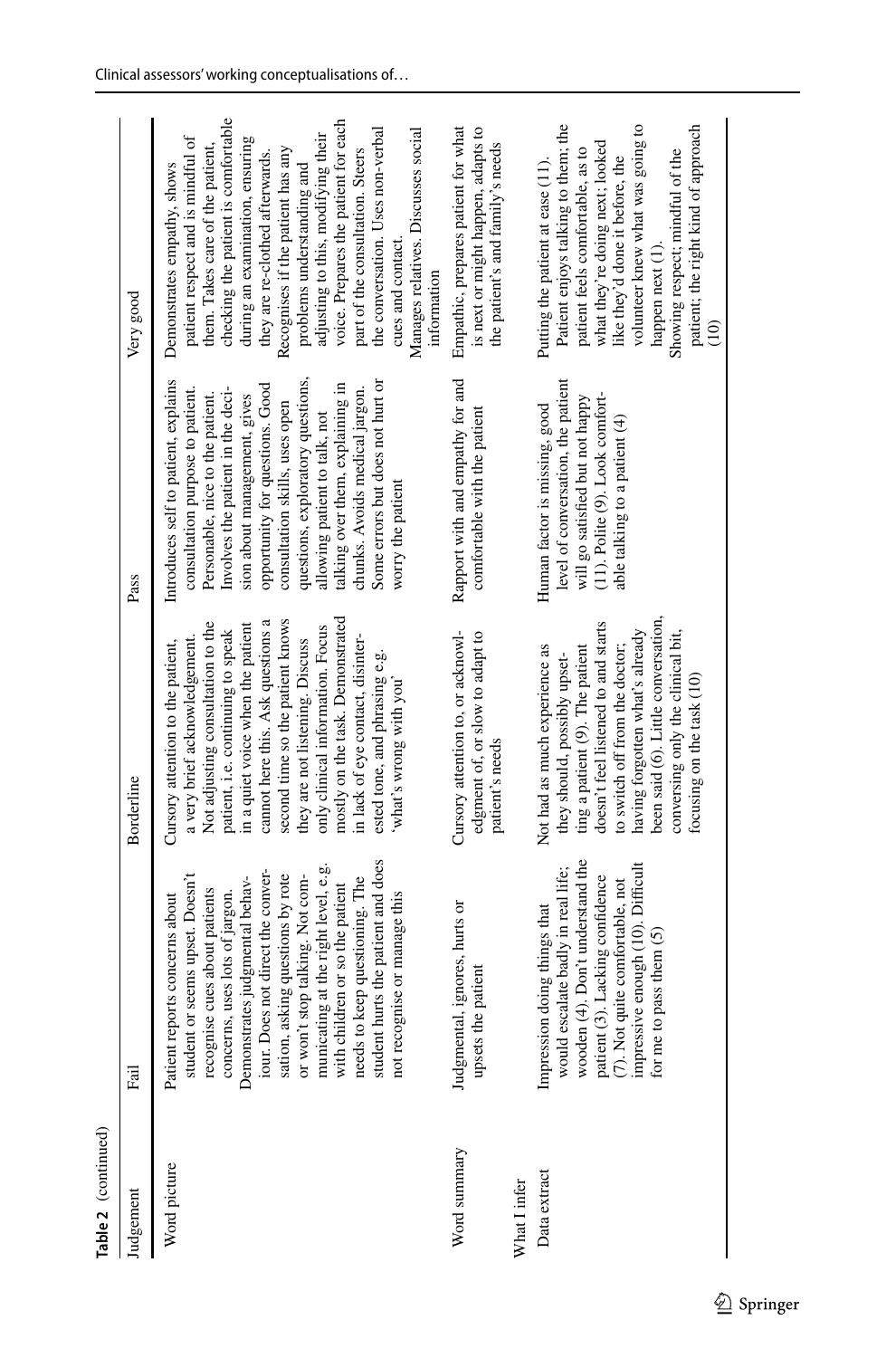|               | Judgement               | Fail                                                                                                                                                                                                                                                                                                                                           | Borderline                                                                                                                                                                         | Pass                                                                                                                                                                                   | Very good                                                                                                                                                                    |
|---------------|-------------------------|------------------------------------------------------------------------------------------------------------------------------------------------------------------------------------------------------------------------------------------------------------------------------------------------------------------------------------------------|------------------------------------------------------------------------------------------------------------------------------------------------------------------------------------|----------------------------------------------------------------------------------------------------------------------------------------------------------------------------------------|------------------------------------------------------------------------------------------------------------------------------------------------------------------------------|
|               | Word picture            | is no rapport, the patient does not<br>Focused on the task to the exclu-<br>sion of the patient or treating the<br>patient as part of the task. There<br>lacks confidence. The situation<br>may escalate badly in real life.<br>The student doesn't understand<br>not talked to patients before,<br>the patient. The student has<br>understand | consultations. Tick box consulta-<br>Students not used to talking with<br>patients, has not been practicing<br>by what the student has said.<br>Some patients may be upset<br>tion | a professional conversation. The<br>Student is polite and can maintain<br>patient will be satisfied with the<br>consultation but not happy                                             | going to happen next and will be<br>ease. The patient knows what's<br>Patient feels comfortable and at<br>happy with the consultation.<br>Student has done this before       |
|               | Word summary            | Disregards or disrespects the<br>judgmental<br>patient, j                                                                                                                                                                                                                                                                                      | Lacking in confidence, insufficient<br>practice with patients                                                                                                                      | The patient is satisfied but not<br>happy                                                                                                                                              | tent respectful; patient enjoyed<br>Practiced, confident and compe-<br>encounter                                                                                             |
|               | What this makes me feel |                                                                                                                                                                                                                                                                                                                                                |                                                                                                                                                                                    |                                                                                                                                                                                        |                                                                                                                                                                              |
| Data extracts |                         | Disrespects the patient, lack of care Able to pull self-up with interper-<br>for the patient (10)                                                                                                                                                                                                                                              | sonal skills (9)                                                                                                                                                                   | patient in the decision (3). Kind<br>to the patient, able to maintain<br>Just good enough (7). Involves<br>a conversation (11). May do<br>something the patient isn't<br>expecting (1) | Conveys a degree of reassurance that<br>they know what they're doing (1).<br>Beginnings of patient doctor rela-<br>tionship (9)                                              |
| Word picture  |                         | Sense that the student doesn't care<br>about the patient                                                                                                                                                                                                                                                                                       | Sense the student cares but needs<br>communicate with the patient.<br>to work on skills to be able to<br>The student should be able to<br>improve with support                     | Can maintain a professional con-<br>versation                                                                                                                                          | fessional. Creates the beginnings<br>human and warm as well as pro-<br>what they are doing. Able to be<br>of a doctor-patient relationship<br>Reassurance that student knows |
|               | Word summary            | Things could go wrong with<br>patients                                                                                                                                                                                                                                                                                                         | Seems to care but needs to learn<br>how to communicate it. Can I<br>trust the student not to upset<br>patients?                                                                    | The student may do something the<br>patient isn't expecting                                                                                                                            | I feel reassured (about skills to work<br>with patients)                                                                                                                     |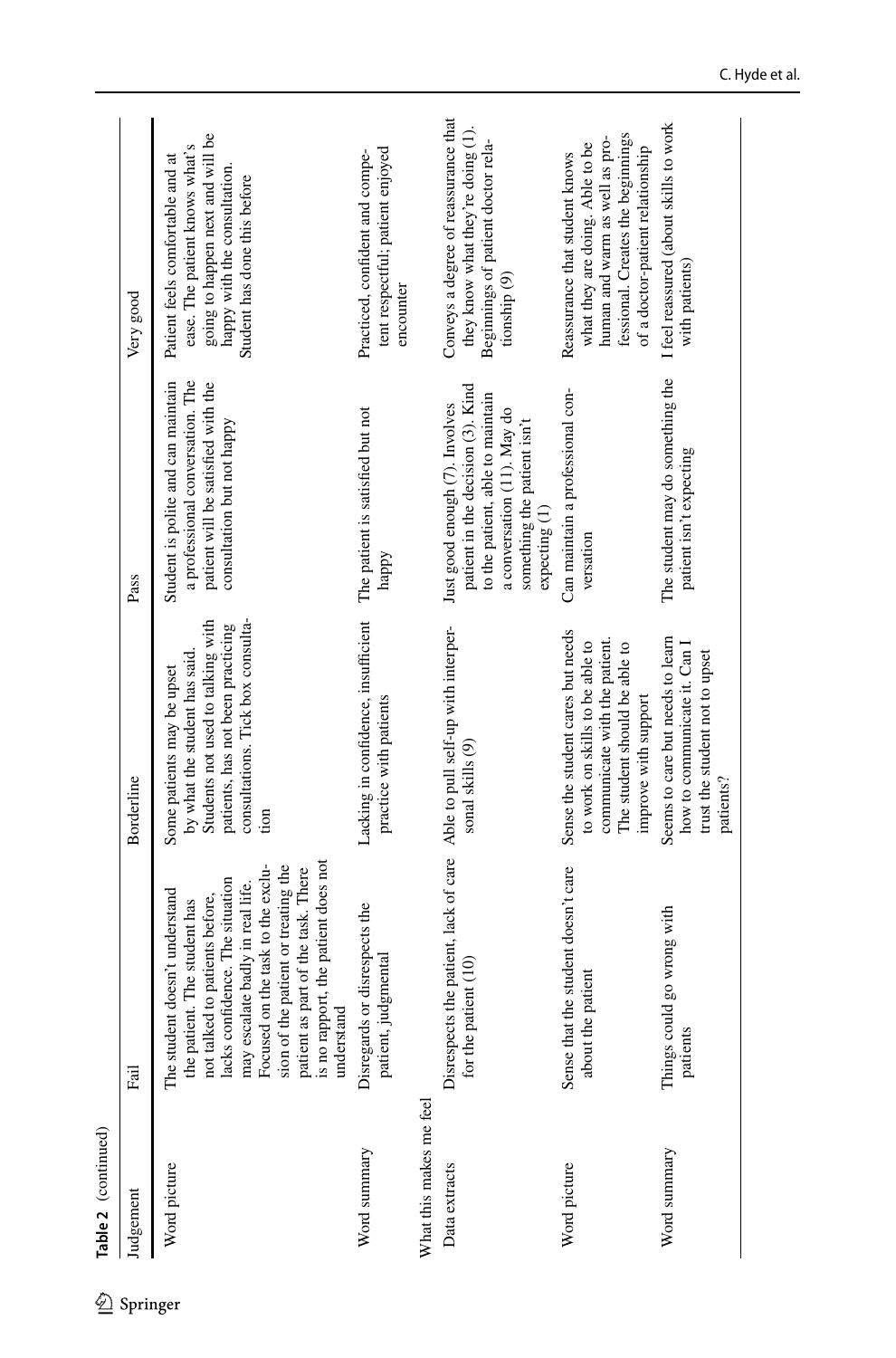conceptualisations. This process was recorded in a coding table (indexing) developed during the pilot interviews so that all research team members could review the evolving analysis (["Appendix 4](#page-18-0)"). Words and phrases used by participants to describe the 'fail', 'borderline' and 'pass' grades were recorded. A 'very good' column was added when it became apparent that participants' working conceptualisations were distinguishing the passing student from the high performing student. The second researcher then reviewed the recording, critiqued the interviewer's interpretation, added additional data extracts and explored alternative interpretations. The pairing discussed their analysis and any diferences in interpretation to reach consensus. The emerging coding structure (framework development) was discussed at research team round-table meetings when pairs presented their fndings. A quality check was performed by a third reviewer for each pairing and each interviewer worked with all team members during the analysis. The analysis iteratively informed content of subsequent interviews.

After 12 interviews there was consensus that no new domains or judgement mechanisms were emerging, and the fnal interviews had added little. Data from all interviews were combined in table format and all researchers re-analysed the interviews seeking data extracts which confrmed or challenged provisional fndings of domains and judgement mechanisms (charting). A second researcher reviewed each domain table critically for alternative explanations.

#### **Secondary analysis of data across domains and judgement mechanisms**

Data extracts were integrated into short descriptions drawing on participants' natural language and conceptualisations to create 'word pictures' (stage 1 mapping and interpretation) which could be used to place students on a scale. These 'word pictures' were summarised drawing on the raw data to identify key conceptualisations in the form of 'word summaries' (stage 2 mapping and interpretation). These 'word summaries' permitted a global overview of the data and were discussed and critiqued at a round-table meeting. The terms 'word picture' and 'word summary' evolved during conception of the study and analysis of the data. In the fnal stage (stage 3 interpretation) 'grade descriptors' were developed to synthesise all three judgement mechanisms for each of the four grades for each domain. These fnal 'grade descriptors' drew on the 'word pictures' and 'word summaries', as well as the raw data and participants' comments about how they graded students. 'Grade descriptors' were reviewed and critiqued by a second researcher, then discussed at a round-table meeting. In the case of 'overall impression' a second round of reviewing and critique was performed to capture this domain's complexity in the 'grade descriptors'. At each stage of the analysis we checked back to the previous stage and the original data to ensure consistency with the language used by assessors. This ensured the natural language was used to create the products of our analysis and drew on it in generating the descriptors. This process of developing 'grade descriptors' is further described in ["Appendix 3"](#page-15-0).

### <span id="page-8-0"></span>**Results**

12 (7 female) experienced clinician assessors were recruited from 11 diferent clinical specialties. Each had assessed students in at least 10 OSCEs. They were 39 to 56 years old, had 4 to 29 year's teaching experience and 7 had experience in completing formal workplace-based assessments on students. As well as being undergraduate assessors, all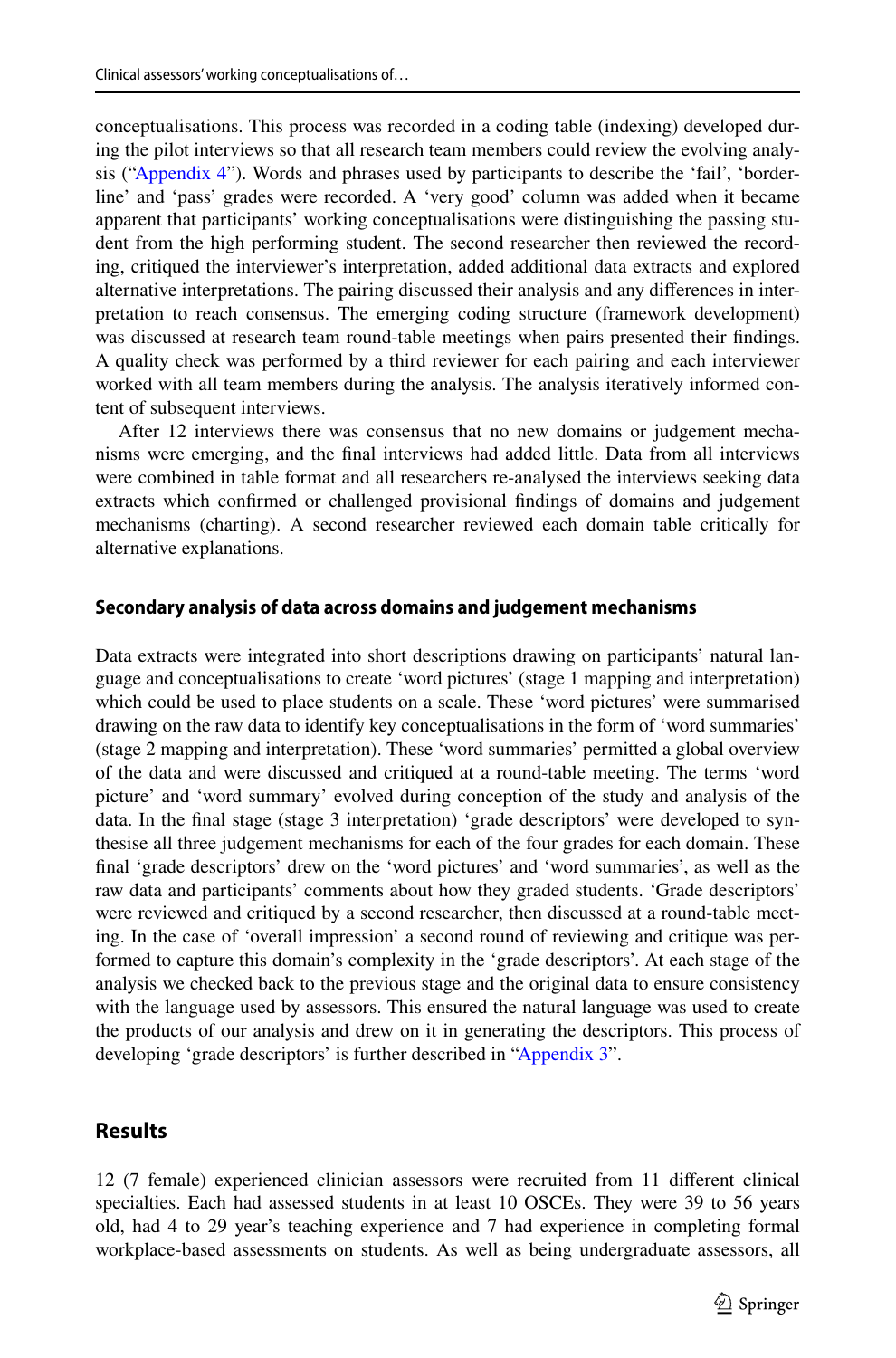<span id="page-9-0"></span>

| Type of judgement      | Fail                                                                                          | Borderline                                                                                                      | Pass                                                                             | Very good                                                                                                     |
|------------------------|-----------------------------------------------------------------------------------------------|-----------------------------------------------------------------------------------------------------------------|----------------------------------------------------------------------------------|---------------------------------------------------------------------------------------------------------------|
|                        | Knowledge                                                                                     |                                                                                                                 |                                                                                  |                                                                                                               |
| What the student did   | Lack of comprehension and or<br>working response                                              | Incorrect approach but with evi-<br>dence of potential to change                                                | Essentially has the correct with<br>suitable approach                            | Coherent synthesis of fluent con-<br>sultation                                                                |
| What I inferred        | Process focused, no synthesis                                                                 | Lack of focus, notable omissions                                                                                | Processing information, able to<br>tailor approach in response                   | strated, no longer process focused<br>Good clinical judgement demon-                                          |
|                        | What this made me feel No practical understanding                                             | Answers by accident not design                                                                                  | Inspires trust                                                                   | Demonstrate capabilities, exceeding<br>expectations                                                           |
|                        | Manner with patients                                                                          |                                                                                                                 |                                                                                  |                                                                                                               |
| What the student did   | Judgemental, ignored, hurt or upset<br>the patient                                            | Cursory attention to, or acknowl-<br>edgment of, or slow to adapt to<br>patient's needs                         | and comfortable with the patient<br>Rapport with, and empathy for,               | Empathic, prepares patient for what<br>is next or might happen, adapts to<br>the patient's and family's needs |
| What I inferred        | ed or disrespected the<br>judgementa<br>Disregard<br>patient,                                 | Lacking in confidence, insufficient<br>practice with patients                                                   | Patient satisfied but not happy                                                  | tent respectful; patient enjoyed<br>Practiced, confident and compe-<br>encounter                              |
| What this made me feel | Things could go wrong with<br>patients                                                        | Seems to care but needs to learn<br>how to communicate it. Can I<br>trust the student not to upset<br>patients? | May do something the patient isn't<br>expecting                                  | Reassured (about skills to work with<br>patients)                                                             |
|                        | done<br>Getting it                                                                            |                                                                                                                 |                                                                                  |                                                                                                               |
| What the student did   | because of patchy, slow, tech-<br>The task is incompletely done<br>nique or misdirected focus | Just about did the task. Some bits<br>wrong or missing, disorganised                                            | graceful. Gets the task done but<br>Hesitant but thoughtful. Not very<br>messily | smoothly with a systematic obser-<br>The task is completed and flows<br>vant approach                         |
| What I inferred        | ß<br>Incompetent. Clearly didn't have<br>clue; focus is wrong                                 | They don't really know what<br>they're doing                                                                    | They look like they know what<br>they're doing                                   | Confident and know exactly what<br>they are doing                                                             |
| What this made me feel | Couldn't trust them with this task<br>L€<br>in real<br>Safety                                 | I'm slightly worried that they are<br>likely to miss things out                                                 | Gets the task done without<br>impressing me hugely                               | really knows what they're doing<br>Makes you feel that this person                                            |
| What the student did   | Actions which cause harm or<br>compromise safety                                              | Mistakes made but overall not<br>dangerous                                                                      | Responds to errors in a safe man-                                                | Safe, correctly focused                                                                                       |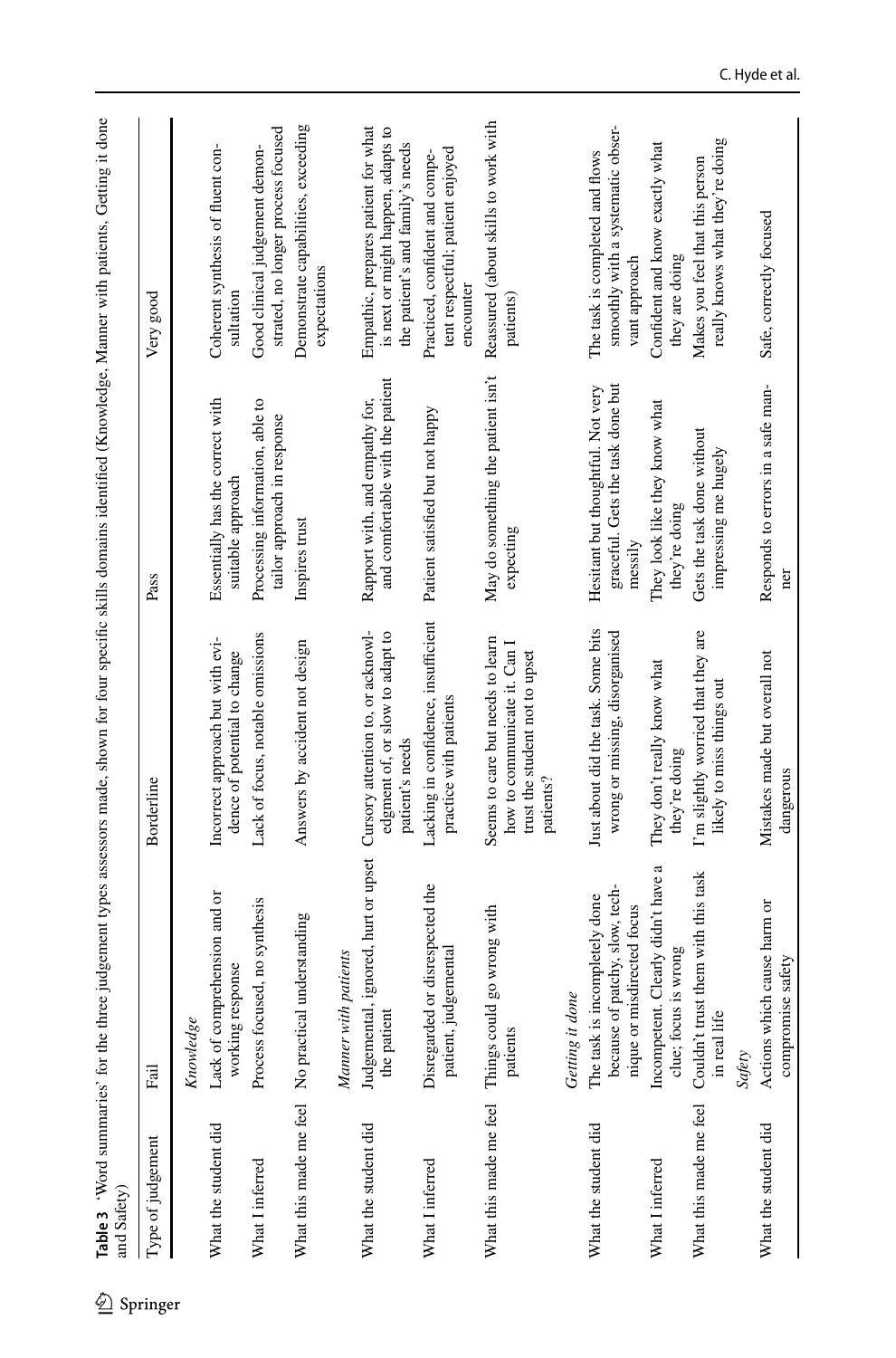| Table 3 (continued)              |                        |                   |                                                                                            |           |
|----------------------------------|------------------------|-------------------|--------------------------------------------------------------------------------------------|-----------|
| Type of judgement Fail           |                        | <b>Borderline</b> | Pass                                                                                       | Very good |
| What I inferred                  | Unsafe, has no insight | anxiety           | Safety possibly compromised by Some awareness of potential harm Safe, fluent<br>or dangers |           |
| What this made me feel Cannot be | trusted                | Remediable        |                                                                                            |           |
|                                  |                        |                   |                                                                                            |           |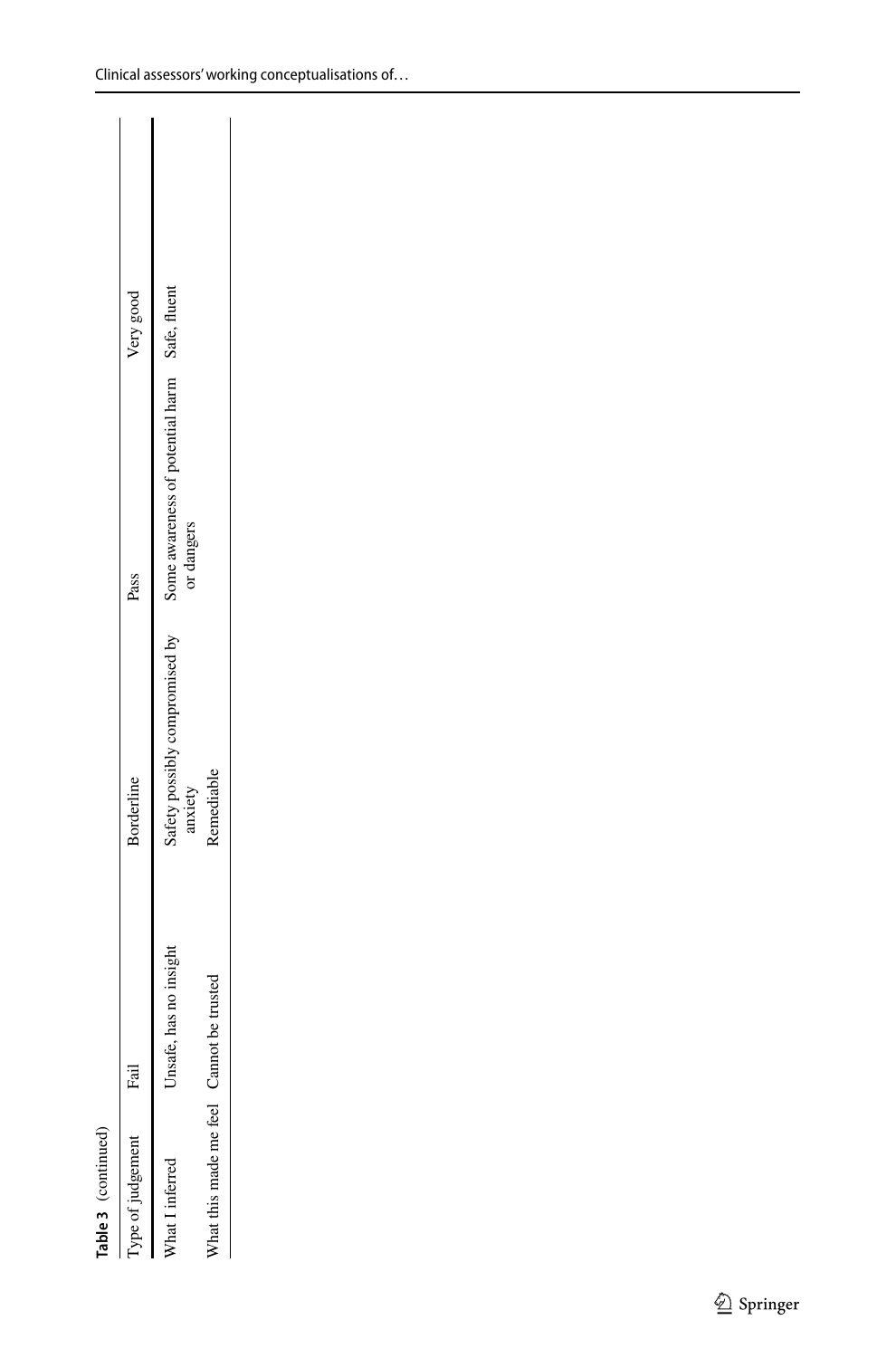| Domain             | Grade descriptors                                                                                                                                                                                          |                                                                                                                                                               |                                                                                                                                                           |                                                                                                          |
|--------------------|------------------------------------------------------------------------------------------------------------------------------------------------------------------------------------------------------------|---------------------------------------------------------------------------------------------------------------------------------------------------------------|-----------------------------------------------------------------------------------------------------------------------------------------------------------|----------------------------------------------------------------------------------------------------------|
|                    | Fail                                                                                                                                                                                                       | Borderline                                                                                                                                                    | Pass                                                                                                                                                      | Very good                                                                                                |
| Knowledge          | Appears to follow a routine without Mixed evidence between Fail and<br>sion, working response, synthesis<br>any understanding with evidence<br>of one or more of: comprehen-<br>or practical understanding | Pass descriptors. Some sense of<br>potential to improve                                                                                                       | consultation progresses. Inspires<br>confidence in ability to provide<br>Evidence of tailored approach<br>with analysis of situation as<br>immediate care | Synthesis of fluent consultation.<br>Exceeding expectations                                              |
|                    | Manner with patients Judgmental; likely to ignore, hurt or<br>upset patients                                                                                                                               | Seems to care but needs to learn<br>how to communicate it. Can I<br>trust the student not to upset<br>patients?                                               | Empathic, unlikely to upset patients Anticipatory empathy, anticipates                                                                                    | and explains problems before they<br>arise                                                               |
| Getting it done    | Nowhere near getting it done                                                                                                                                                                               | Kind of got it done                                                                                                                                           | Got the task done reasonably well                                                                                                                         | Task done well. Observant, slick and<br>systematic                                                       |
| Safety             | Attitude of conscious or uncon-<br>scious incompetence                                                                                                                                                     | Mistakes but overall not dangerous,<br>can improve                                                                                                            | Awareness and insight into own<br>abilities and able to rectify<br>mistakes                                                                               | Safe and fluent                                                                                          |
| Overall impression | (I have) Concerns about the student<br>progressing further in the course<br>having contact with patients or                                                                                                | Struggling to manage emotions or<br>accept responsibility for patient<br>care. Minor issues that student<br>will work on and can be sup-<br>ported to improve | Performs as taught. Beginning to<br>think and act like a doctor                                                                                           | tious, compassionate, in control of<br>Performs like a doctor. Conscien-<br>themselves and the situation |

<span id="page-11-0"></span>Table 4 'Grade descriptors' for each of the five domains of consultation skills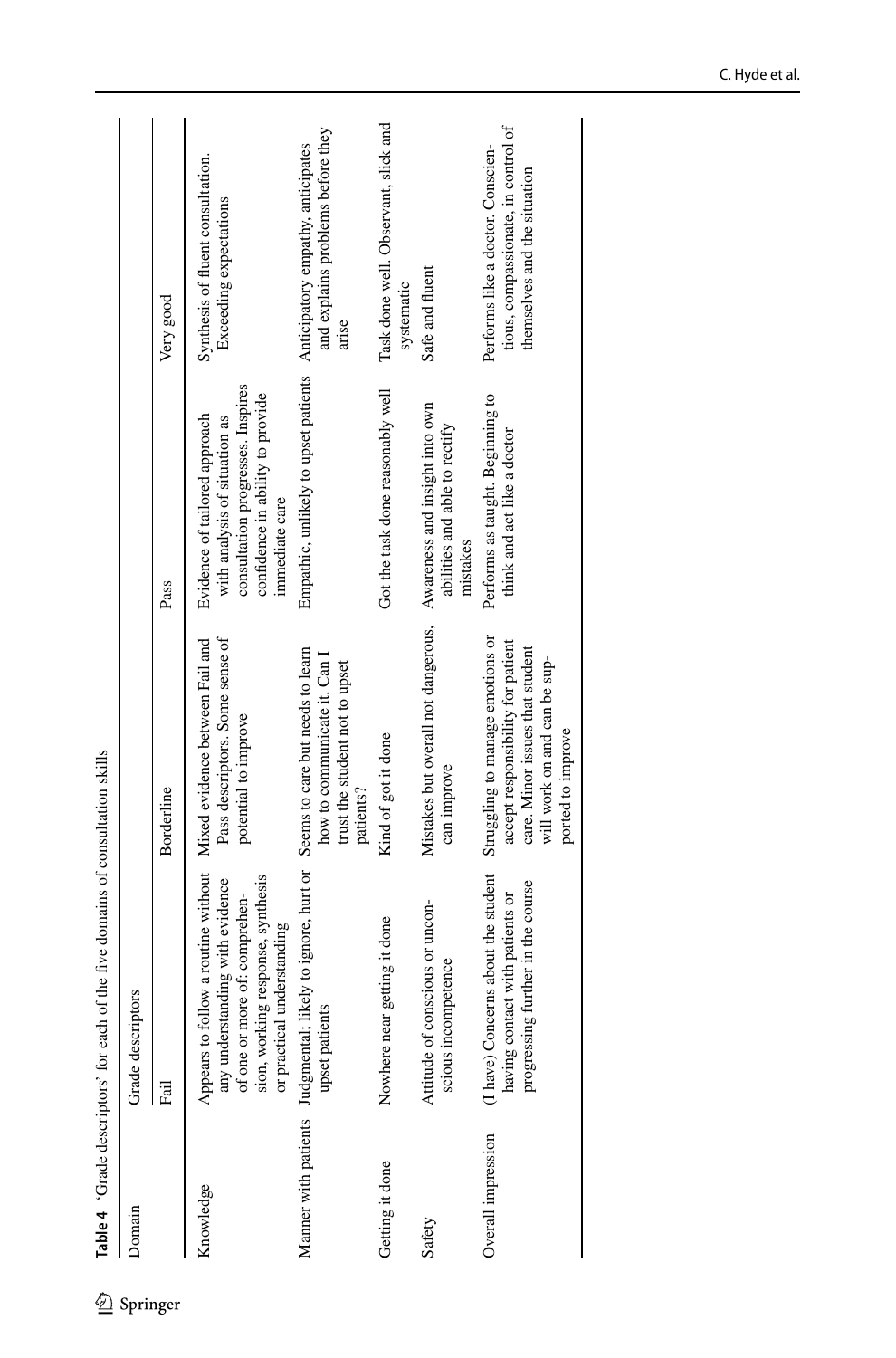participants had other postgraduate teaching or assessment experience (["Appendix 5](#page-19-0)"). Of the 24 scales populated by the 12 participants, 5 were scales pre-populated with reference points including one scale annotated by the participant (["Appendix 1"](#page-2-0)).

Key fndings of the research are described below: participants' three judgement mechanisms and three examples of the fve cross-cutting skill domains are presented frst. Assessors' working conceptualisations identifed in the iterative analysis are highlighted within the descriptions of the domains and illustrated by the 'word summaries' (Table [3\)](#page-9-0). We found 'word pictures', 'word summaries and 'grade descriptors' had potential for development into assessment tools, within assessment scales or an assessment matrix. Examples of 'word pictures' are described, which could be used to place students on a scale, and 'word summaries' which identify key conceptualisations alongside the domains with further examples in Table [2](#page-5-0) and ["Appendix 6](#page-2-1)". Exemplar 'grade descriptors' are also presented and fully detailed in Table [4.](#page-11-0)

#### **Judgement mechanisms**

Assessors used three judgement mechanisms: observations of students' behaviour, inferences and feelings about the student's behaviour (Box [1\)](#page-12-0). Within application of their working conceptualisations, participants often discussed one mechanism of judgement only for specifc elements of their assessment and were not always able to describe what student behaviour had generated an inference or feeling when these mechanisms were drawn on. However, most drew on all three judgement mechanisms across the working conceptualisations applied by assessors at diferent times for diferent elements of assessment, for example an assessor could make an observation about one domain early in the consultation, an inference about another later and have a feeling about the frst late in the consultation. This highlights the complexity of applied judgement drawing on working conceptualisations, confrming that these experienced and trained assessors do not mechanically apply rubrics.

#### **Skills domains, 'word pictures' of students and 'word summaries'**

Five domains of working conceptualisations emerged in participants' interviews:

- 1. Application of knowledge
- 2. Manner with patients
- 3. Getting it done

#### <span id="page-12-0"></span>**Box 1** The three judgement types as used by Assessor 1

| Assessor 1's comments                                                                                                                                                                                                                                                                                                                                                                                                                                                                                                                                                                                                                                                                                                                                                                      | Type of judgement                                                                                            |
|--------------------------------------------------------------------------------------------------------------------------------------------------------------------------------------------------------------------------------------------------------------------------------------------------------------------------------------------------------------------------------------------------------------------------------------------------------------------------------------------------------------------------------------------------------------------------------------------------------------------------------------------------------------------------------------------------------------------------------------------------------------------------------------------|--------------------------------------------------------------------------------------------------------------|
| "Clearly didn't know what he was doing. Felt for pulses in some interesting places<br>and then told me he could feel a bounding pulse when I knew he couldn't feel a<br>pulse in that part of the body. Couldn't even find the femoral pulse on the simula-<br>tor-didn't know where to find the femoral pulse on the simulator I didn't like<br>the fact that he told me he could feel a pulse when he couldn't possibly be feeling<br>pulses, which meant that he was lying. Making up physical signs, making out you<br>can find something when you can't  no way I can trust that person to be my house<br>officer [intern], to know that anything he's found or says he's found is true. And the<br>complete lack of any knowledge of where nearly all the pulses were. That enormous | <i>Inference</i><br>Observation<br>Feeling<br><i>Inference</i><br>Feeling<br>Observation<br><i>Inference</i> |
| gap in knowledge                                                                                                                                                                                                                                                                                                                                                                                                                                                                                                                                                                                                                                                                                                                                                                           |                                                                                                              |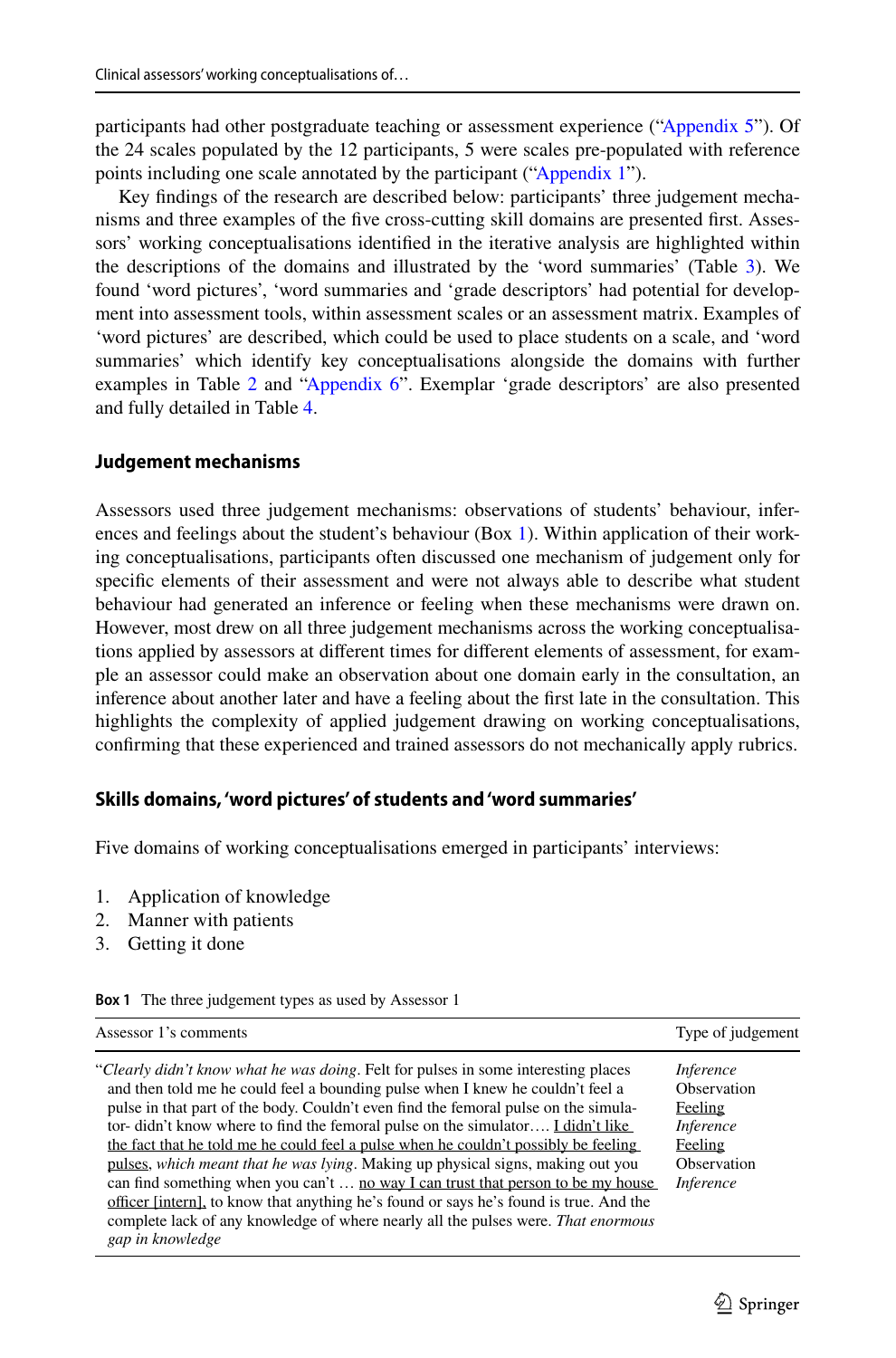#### 4. Safety

5. Overall impression

These are conceptually diferent from current discrete sequential or task-based domain categorisations of skills currently used in our medical school assessment rubrics (Lefroy et al. [2011](#page-28-15)). Instead participating assessors described working conceptualisations which were crosscutting throughout the consultation. Three domains (those richest in data due to level of assessor attention paid to them namely: Manner with patients, Safety, and Overall impression) are discussed in more detail and illustrate the judgement mechanisms, 'word pictures' and 'word summaries. Participants' working conceptualisations described do not appear across all grades within each domain in the raw data (i.e. assessors made choices about what to apply and when) and analysis refects this. Data extracts from participants are in double quotation marks (") and extracts from the 'word summary' or 'word picture' are in single quotation marks (').

### **Manner with patients**

Table [2](#page-5-0) illustrates how the three judgement mechanisms (observed behaviours, inferences and feelings) emerged from discussion of students' consultation skills judged over four grades from 'fail' to 'very good'. For the domain 'manner with patients', examples of working conceptualisations identifed in 'word summaries' for specifc grades are presented below. 'Word summaries' were summarised from 'word pictures' which intentionally drew closely on participants' natural language. Future stakeholders could draw on the 'word picture' to place and grade students on a scale if further clarifcation is needed to support their judgement.

For example, the 'word summary' judgement inferred by participants for a 'borderline' student's manner with the patient was 'Lacking in confidence, insufficient practice with patients'. The conceptualisation demonstrated in this 'word summary' 'insufficient practice with patients' drew on the 'word picture': 'Some patients may be upset by what the student has said. Students not used to talking with patients, has not been practicing consultations. Tick box consultation'. This 'word picture' in turn developed from the raw data with supporting extracts: "Not had as much experience as they should, possibly upsetting a patient" (Assessor 9); "The patient doesn't feel listened to and starts to switch off from the doctor; having forgotten what's already been said" (Assessor 6); "little conversation, conversing only the clinical bit, focusing on the task" (Assessor 10).

In contrast, with a 'very good' student, participants 'felt' 'reassured (about skills to work with patients)'. This conceptualisation emerged from the raw data and the 'word picture': 'Reassurance that student knows what they are doing. Able to be human and warm as well as professional. Creates the beginnings of a doctor-patient relationship.' This 'word picture' closely relates to data with exemplifying extracts that the student "Conveys a degree of reassurance that they know what they're doing" (Assessor 1) and have the "beginnings of patient doctor relationship" (Assessor 9).

## **Safety**

*'*Safety' was a prominent feature of participants' discourse. Working conceptualisations of the 'safety' domain were underpinned by the three judgement mechanisms. Key conceptualisations identifed in 'word summaries' drew on raw data from participants as described below (Table [3\)](#page-9-0):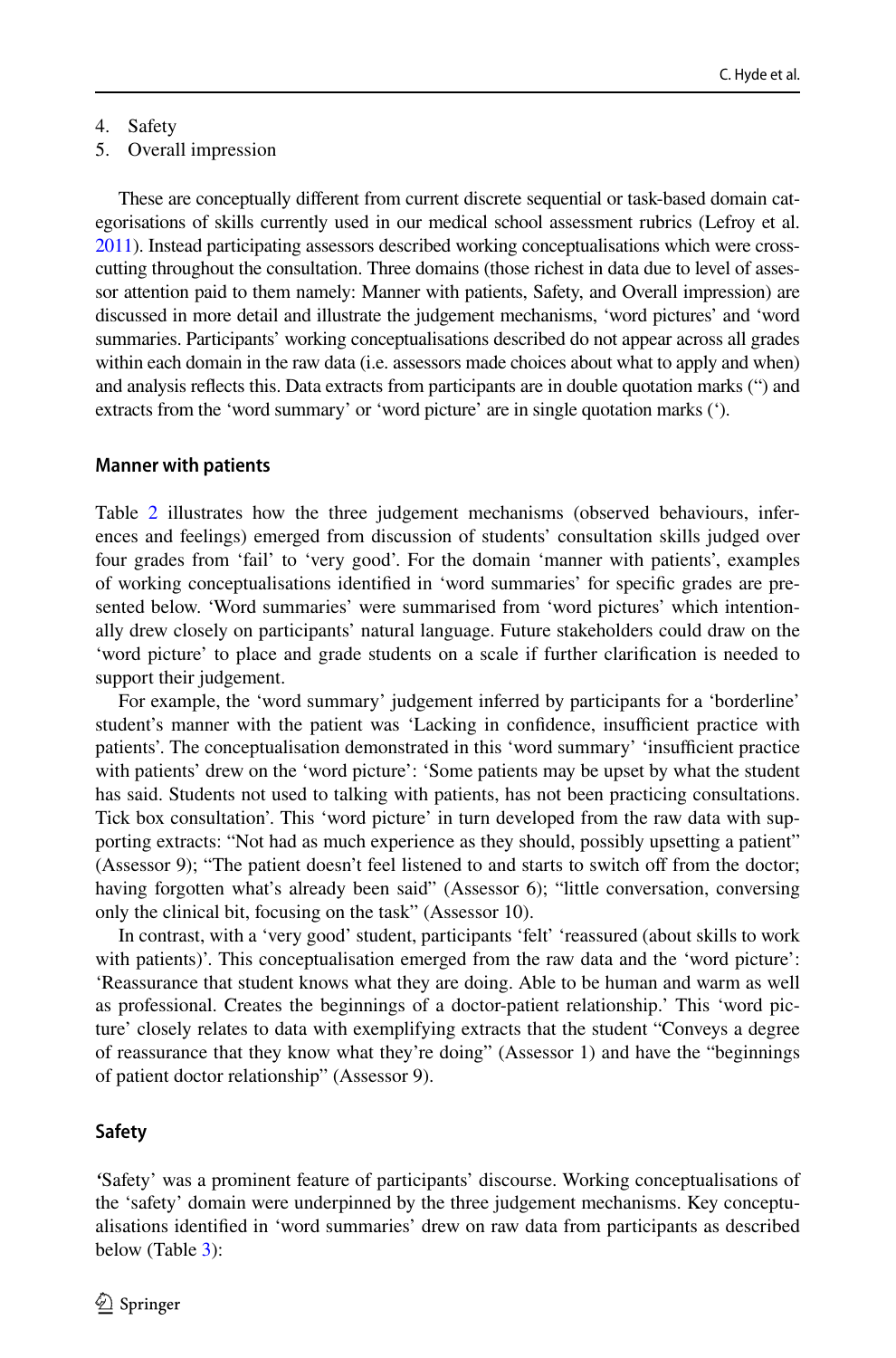- Harm: Candidates who were observed to either physically or emotionally hurt or whose actions could harm the patient were fagged as potentially failing (Assessors 7, 10).
- Awareness: If participants inferred that candidates were unaware of the hurts and harms they caused or may have caused; the candidate was considered to be failing while those who exhibited awareness were considered to be borderline (Assessors 7, 9) and if students changed their approach to reduce hurt or harm they were considered to be of passing standard (Assessor 1).
- Potential for remediation: If participants inferred that students' defcits were remediable, participants were likely to judge them borderline (Assessors 1, 7, 10).
- Trust: Any feelings of distrust (for example that student is '*worrying*' (Assessors 7, 10), '*dangerous*' (Assessors 2, 10), '*cannot be trusted*' (Assessor 6) or '*scary on their own*' (Assessor 3)) led to a fail. Conversely if the participant felt the student had demonstrated '*honesty in mistakes*' (Assessor 10) this led to a borderline judgement.

## **Overall impression**

'Overall impression' denotes a set of descriptions of 'the impression the student made on me' with which these participants informed their assessment. In these descriptions, participants' judgements were more abstract, often based on inferences and feelings than descrip-tions of what students did (["Appendix 6"](#page-2-1)). Across different grades and judgement mechanisms, several key conceptualisations were identifed in the 'word summaries' (Table [3](#page-9-0)) and are supported with data extracts below.

- Being a professional: with very good students participants described feeling like they are '*beginning to act and think like a doctor*' (Assessor 9, 12): assessors feel happy to have them as a foundation doctor [intern] and feel "*you almost forget that they're a medical student*" (Assessor 9).
- Managing emotions: participants inferred failing students may get so angry, upset or ''*petulant*'' they are unable to continue (Assessor 10), whereas borderline students may be perceived as ''*nervous*'', or demonstrate ''*panic*'' or '*'inappropriate emotion*'' with some impact (Assessors 2, 4, 6) but are able to continue.
- Insight: with failing students, participants inferred they "*lack insight or don't know they are wrong*" (Assessor 4).
- Taking responsibility for their actions: with a failing student participants may infer students are "*not accepting responsibility for own learning or for care of the patient*" (Assessor 4). Whereas a student who a participant inferred was "*conscientious*" (Assessor 12) was graded '*very good*'.
- Attitude: participants inferred that borderline students may have attitudinal problems: not taking the '*exam seriously or acting*' (Assessor 3, 5, 12) or being: *overconfdent or arrogant*" (Assessor 7).

# **Grade descriptors**

'Grade descriptors' encapsulate participants' descriptions of students drawing on one or more of the three judgement mechanisms in each domain. They were developed from 'word summaries', 'word pictures' and the raw data for all five domains (Table [4](#page-11-0)). For example, in the knowledge domain, seemingly unthinking application of a routine untailored approach defnes a failing student, whereas a passing student has a tailored approach.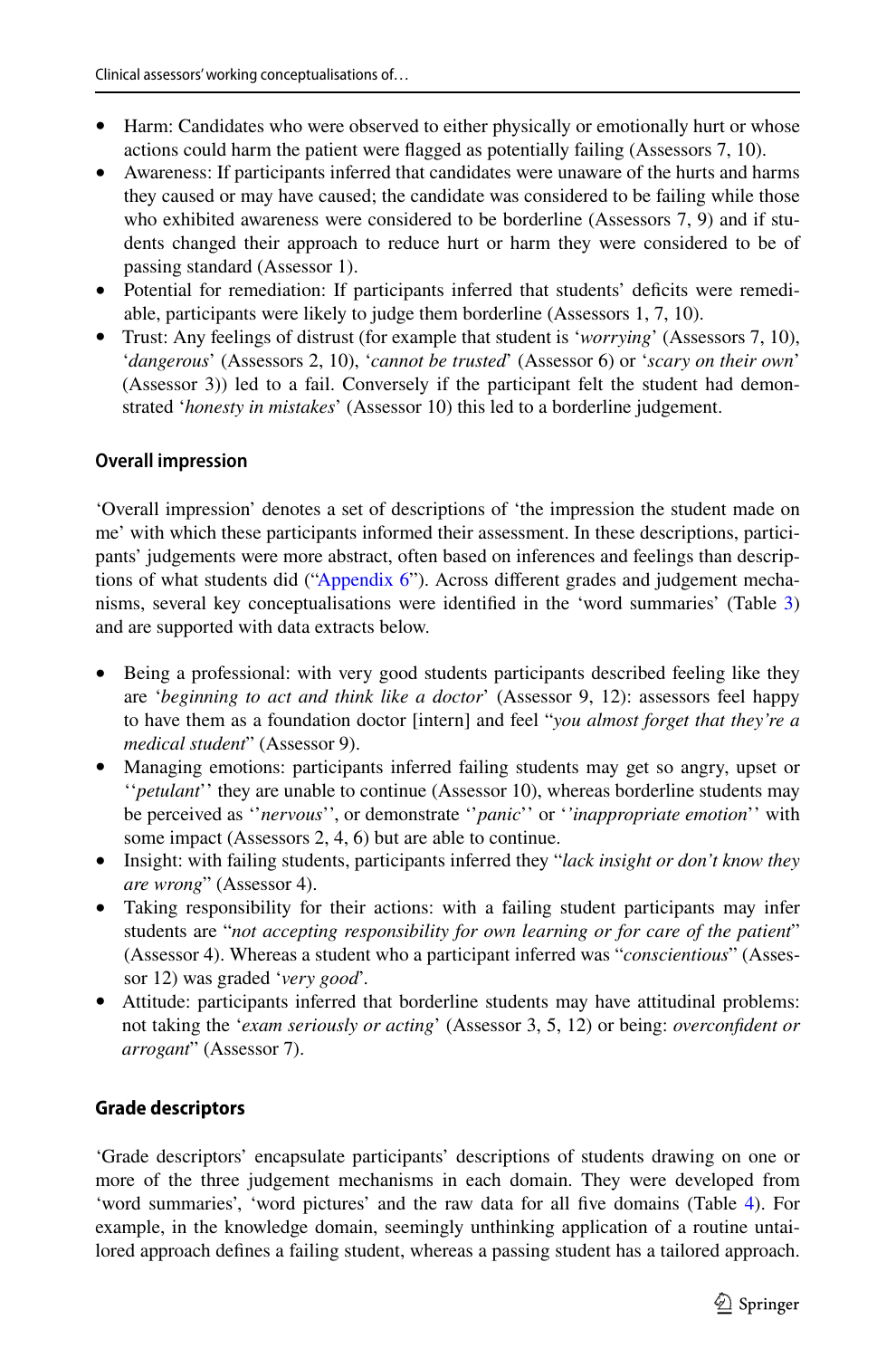Some conceptualisations occurred only within one grade of one domain, for example, 'able to rectify mistakes' in the 'pass' grade of 'safety' (Table [4\)](#page-11-0).

Across domains, 'borderline' grades were described using a mixture of 'fail' and 'pass' characteristics and being able to respond to feedback or improve.

Across domains, 'very good' grades were described as exceeding expectations and showing fexibility and adaptability to situations with some participants refecting that a student's consultation skills were better than his/hers at that stage.

### <span id="page-15-0"></span>**Discussion**

The core of our fndings describes assessors' idiosyncratic reasoning thus highlighting the need to pay more attention to this in the design of assessment tools. Participating assessors used their working conceptualisations when forming exit standard consultation skills assessments based on three mechanisms of judgement (what they saw students do, inferences about the meaning of students' actions, and how students made them feel) across four skills domains, 'Application of Knowledge', 'Manner with patients', 'Getting it done' and 'Safety' and one more abstract skills domain of 'Overall impression'. While some of the domains identifed correlate with those commonly present in rubrics generated using expert consensus, this study provides novel data on how these domains are operationalised in practice through working conceptualisations of assessors. Furthermore, expert consensus rubrics don't address how assessors variably choose to draw on observation, interference and feelings in qualitatively evidencing their judgements and making choices about how to weigh these diferent mechanisms in diferent domains.

The five domains identified have some resonance with findings in postgraduate training assessment studies but do not match completely. Domains described for postgraduate assessment tend to be broader; for example, clinical skills and professional behaviour (Verhulst et al. [1986\)](#page-29-16), task factors (what was done), humanistic factors and how the task was done (Lee et al. [2018](#page-28-20)) or think and act like a clinician (GP), the doctor-patient relationship, handling the biomedical aspects, and time management and structuring the consultation (Govaerts et al. [2013\)](#page-28-8). Other studies have pointed towards a general impression being the only category in assessment of performance (Cook et al. [2010](#page-27-11); Pulito et al. [2007\)](#page-29-17) with a 'halo' effect present across rating domains (Govaerts et al. [2013\)](#page-28-8). In their undergraduate work, Huntley et al. [\(2012](#page-28-13)) described two factors in their communications skills tool, the frst concerning empathy and consulting style, the second around non-verbal aspects and professional behaviour, which was either scored as either competent or unacceptable, and may align with elements of safety and overall impression in our fndings.

There are also some similarities with current research around how assessment judgments are made. Yeates et al. ([2013\)](#page-29-9) describe postgraduate assessors making emotive judgements such as 'immediate dislike' and global interpretive judgements such as 'difficult to fault'. Others describe assessors making inferences (Gauthier et al. [2016;](#page-28-10) Gingerich et al. [2011](#page-28-11), [2014](#page-28-9); Novack et al. [1993;](#page-28-1) Rowntree [1987;](#page-29-18) Stillman et al. [1997\)](#page-29-1). Inferences have been conceptualised as undesirable and contributing to the variability of assessment particularly when they are unverifed (Kogan et al. [2011\)](#page-28-21). A contrasting perspective is that inferences are part of a richer, context specifc analysis of the situation (Gingerich et al. [2011](#page-28-11), [2014](#page-28-9); Govaerts et al. [2011,](#page-28-7) [2013](#page-28-8)). Similarly, assessors' feelings have been shown to contribute to decision making (Gingerich et al. [2014\)](#page-28-9). Such impression-making is part of knowing another person and is a synthesis of factual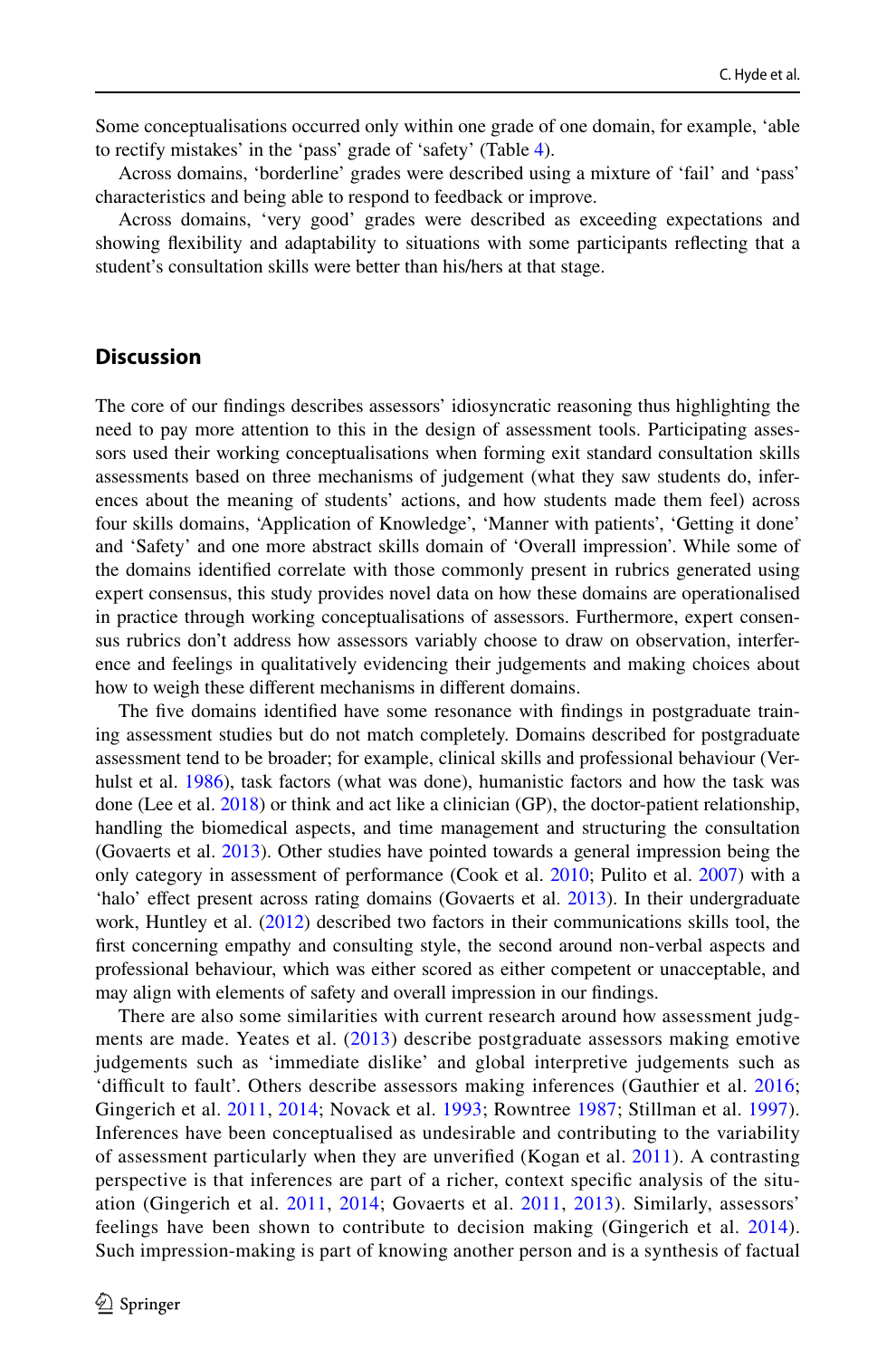information, inferences, and evaluative reactions regarding the person (Hamilton et al. [1989\)](#page-28-22). While this was largely postgraduate assessment research our data demonstrate similar judgements amongst undergraduate assessors. Gauthier et al. [\(2016](#page-28-10)) have published a narrative review to synthesise the mechanisms assessors use when rating learners (Gauthier et al. [2016](#page-28-10)). What we call 'Inference judgements' might be compared to Gauthier et al's 'Observation phase' described by ('Formulating high-level inferences'). What we call 'Feelings' could align with 'Generating automatic impressions about the person' but they have discounted 'Feelings' as a mechanism although they used have accessed overlapping literature (Gingerich et al. [2014](#page-28-9)). What we call 'observation of behaviours' is partly covered by Gauthier et al's 'Focusing on diferent dimensions of competencies. However, most of the studies in their synthesis were from the context of workplace based assessment and they describe assessors as only directly observing knowledge and clinical reasoning skills and using the learners' case presentations to infer history taking and examination skills. Our participants have therefore provided a more granular description of such mechanisms in their judgements about consultation competencies in the context of OSCE assessment.

The 'overall impression' domain was most challenging to synthesise into 'grade descriptors'. Participants described inferences and emotional responses more often than observed behaviours, and fve key disparate conceptualisations were identifed. This may be because assessors hold diferent values in relation to the 'standard of being ready to enter the frst year of training as a doctor [intern] (exit standard). Or it may be the data is evidence of assessors applying stereotypes or 'person models' (Gingerich et al. [2011\)](#page-28-11) i.e. basing their judgments on the type of person they perceive to be in front of them, not the behaviours the person is displaying during the assessment and, consequently, it is difficult for assessors to describe the behaviours on which they are basing overall judgements.

We note that 'safety' was strongly present in our data. It is debatable whether this is a 'product of the times' that has pervaded undergraduate assessment from the contemporary wider clinical and political focus on safety (Francis [2013](#page-28-23)) or indicates assessors' sense of responsibility for permitting students to 'join their profession' or an alternative explanation exists. Social judgements of morality have been related to judgements made in assessments, highlighting that humans can use dichotomised scales of competence/ incompetence versus moral/immoral to make judgements (Gingerich et al. [2011](#page-28-11); Wojciszke [1994](#page-29-19)). These dichotomised judgements share some conceptualisations with our participants' descriptions of 'safety'. Judgements that students were either incompetent or immoral were described in the fail grade of 'safety'. However, 'safety' is a complex conceptualisation, particularly when considering the difering responsibilities and learning needs of medical trainees before and after becoming doctors.

Grades within each domain are not uniformly populated with working conceptualisations. An inference that a student is 'judgemental' about patients may place the student in the 'fail' category, but absence of a 'judgemental' inference does not appear in the 'pass' category whereas the inference that a student is 'empathetic' does. They may be two ends of a spectrum, dichotomised working conceptualisations (Gingerich et al. [2011\)](#page-28-11) or representations of separate working conceptualisations.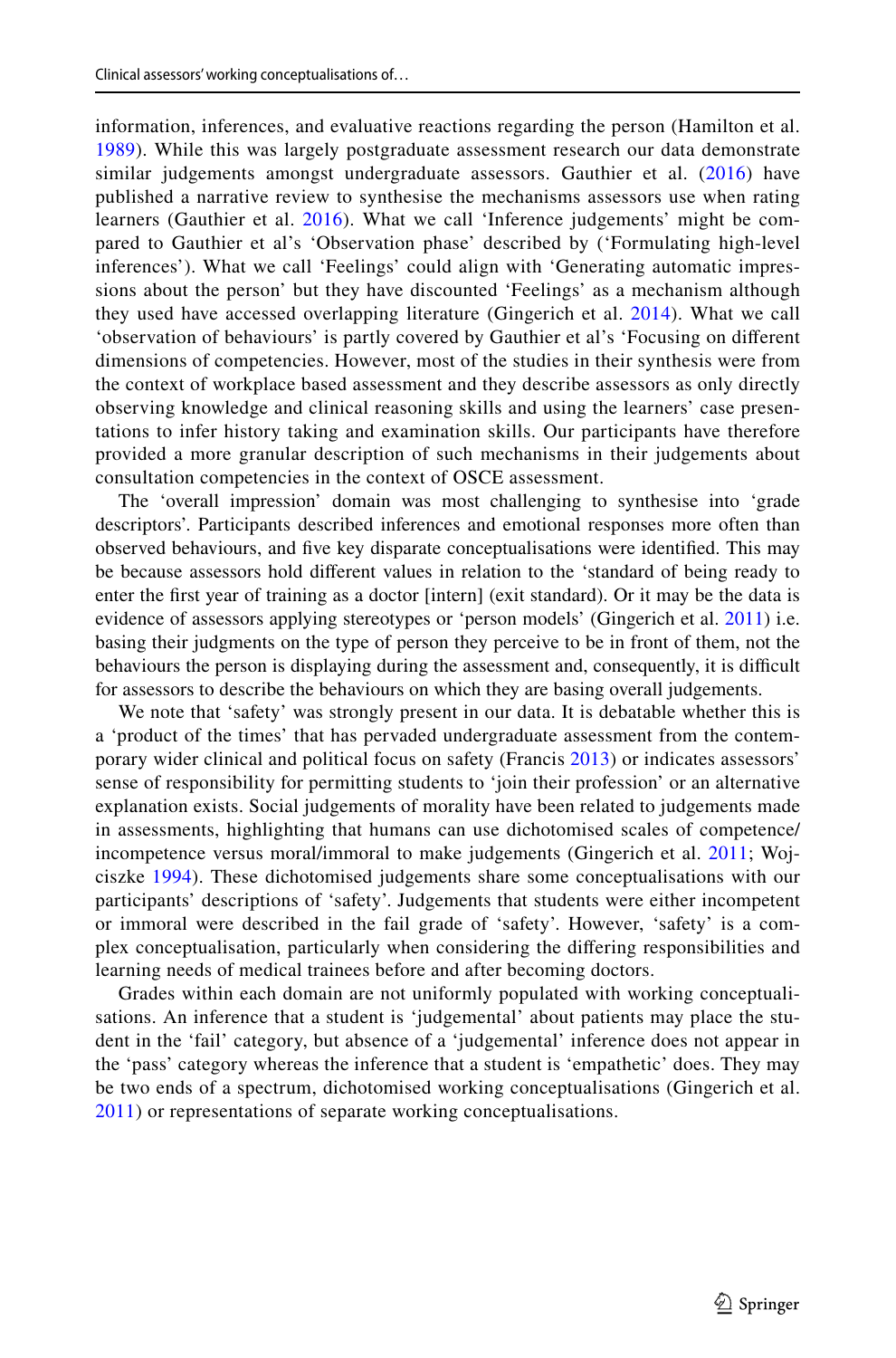#### **Strengths and limitations**

Strengths of the study include that all authors dually work as clinicians and research methodologists who trained at and subsequently taught at diferent institutions. Our methodology was informed by previous empirical and theoretical work (Blumer [1969;](#page-27-8) Borman [1987;](#page-27-7) Crossley et al. [2002;](#page-27-12) Crotty [1998;](#page-27-5) Gingerich et al. [2011;](#page-28-11) Gofman [1967;](#page-28-16) Govaerts et al. [2013;](#page-28-8) Lefroy et al. [2011](#page-28-15)). We employed multiple techniques to ensure rigor and trustworthiness in both data generation and analysis and continued data generation until theoretical saturation was reached. Asking participants to give examples of practice and justify their explanations allowed us to generate data that could be analysed for mechanisms of applied practice, taking a critical stance. In this way we have gone beyond considering what assessors purport to do in the abstract (as would be generated in a standard setting exercise) to seeking how this translates into their working conceptualisation and applied thinking. We repeatedly cross-checked and critiqued each other's interpretations. While we acknowledge that we have not addressed between-assessor diferences in language in this study, it was not designed to do so but instead looked for commonality and we accept a different study might valuably look at diferences. We believe this is the frst study of its kind in an undergraduate setting and replication and further studies in more than one institution and across diferent forms of assessment are needed.

A study limitation is that interviews were structured using skills categories drawn from the institution's assessment scale to ensure all aspects of the consultation were explored. This may have impacted on how participants reported their working assessment scales, and also interpretation of the domains and 'word summaries'. To mitigate this impact, each domain was critiqued by an author without close knowledge of the local assessment scale. Several techniques were used in interviews to ensure participants' descriptions of their judgement processes were as close to their actual practice and with as little priming as possible (Teunissen et al. [2009](#page-29-20)): participants were asked to start with a blank sheet, challenged if they used jargon and asked to draw on specifc examples from their own practice. It is striking however that, apart from the four-category scale, the key fndings of three diferent types of judgement and the domains which emerged are diferent from the local assessments.

We acknowledge the limitation that participants were asked to explain their actions and justify these when verbalising thoughts (Govaerts et al. [2013](#page-28-8)). Their accounts may not refect their actual judgement processes which are often automatic, unintentional judgements (Bargh and Chartrand [1999\)](#page-27-13) and may be post hoc rationalisations. However, given one cannot directly observe another's thinking, our interviews were designed to minimise this efect and inferences and feelings described in this study suggest that we were able to gather some participants' unintentional judgements which had not been rationalised in this way. Clinical assessors may be unwilling to describe healthcare trainees as having 'failed' (Dudek et al. [2005](#page-27-14); Donaldson and Gray [2012\)](#page-27-15). The extent to which the anchor point 'clear fail' may have afected participants' reported judgements of failing students is uncertain.

We considered that member-checking (i.e. returning the analysis to participants) was not appropriate in this study. Some qualitative methodologists may disagree with this although limitations of member checking have been described (Mays and Pope [2000;](#page-28-24) Thorne [2017](#page-29-21)). Our rationale was that frstly, fnal outcomes are two stages of interpretative analysis from raw data and no longer have a direct relationship to individual participants' working views. Secondly, fnal outcomes result from synthesis of multiple respondents' source data. A single respondent may recognise aspects of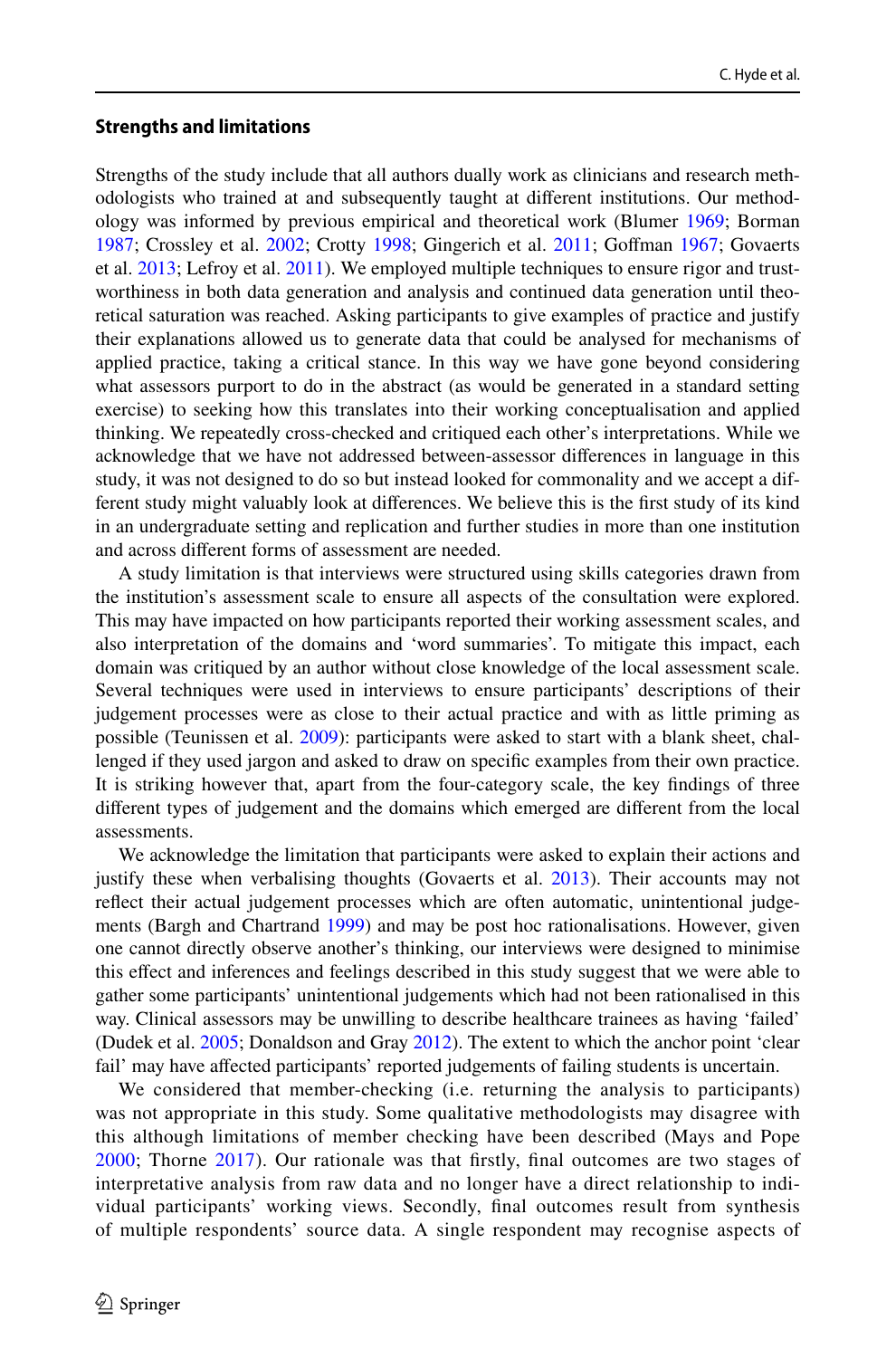their own contributions but not those of others. Finally, there is evidence that individual assessors weigh aspects diferently depending on the individual and the task (Govaerts et al. [2013](#page-28-8); Kogan et al. [2011\)](#page-28-21). This study does not capture variation in how participants weighed diferent aspects of domains. A balance was intentionally drawn between being inclusive of participants' diferent perspectives and conceptualisations and aiming for consensus and best representation of key conceptualisations relevant to most participants.

If one was to take a purely cognitive view on assessment it might be questioned whether our fndings are a product of poor assessor training. As indicated in our study rationale and data, examiners do not take a purely cognitive approach to assessment and this is regardless of training. All our participants were experienced examiners who had engaged with the training requirements of the medical school, and these were comparable to training requirements commonly used as best practice elsewhere.

Finally, the assessment rubric is of necessity brief: it needs to be a document which is usable by assessors undertaking a cognitively challenging task (Tavares and Eva [2013,](#page-29-22) [2014](#page-29-23)). However, we do not intend that the rubric is used on its own but is 'underpinned' by the word summaries and pictures which should be freely available to all stakeholders in the assessment process.

#### <span id="page-18-0"></span>**Implications for practice and research**

We have shown that it is in the application of judgement that working conceptualisations come to the fore of assessors thinking and hence training in knowledge of assessment rubrics may always be 'trumped' by assessors' prior experience and intuition when interacting with students. Our data suggests assessors who deviate from standard rubrics may be doing so in the belief that overlooked signifcant factors are at play, rather than because they do not understand how to apply the rubric consistently.

That working conceptualisations are identifable is an exciting fnding and encouraging for this feld of research. Remaining questions include: are these conceptualisations shared by a larger, multi-institutional cohort of assessors within diferent contexts? Could assessment tools using working conceptualisations and natural language descriptors reduce the potential error in translation between assessors' conceptualisations and an external rubric (Gingerich et al. [2011](#page-28-11)). In addition, utility of 'word pictures', 'word summaries' and 'grade descriptors' in assessment and training requires further investigation. For example, would 'grade descriptors' aligned to working conceptualisations and avoiding the word grade 'fail' reduce assessors' reluctance to fail seen in other contexts (Donaldson and Gray [2012](#page-27-15); Dudek et al. [2005](#page-27-14))?

Assessment tools aligned to clinician assessors' working conceptualisations may help students understand for example, professional concerns around safety, the need to respond constructively to errors, the mismatch between checklist and global scores (Hodges and McIlroy [2003](#page-28-25)) and the importance of spending time with patients and developing fuency of practice to 'look like a doctor'. Challenges include how resulting assessments can be communicated to students in a 'comprehensible and usable form' and the defensibility of assessment decisions based on nominal data from such categorical sources (Gingerich et al. [2011](#page-28-11)).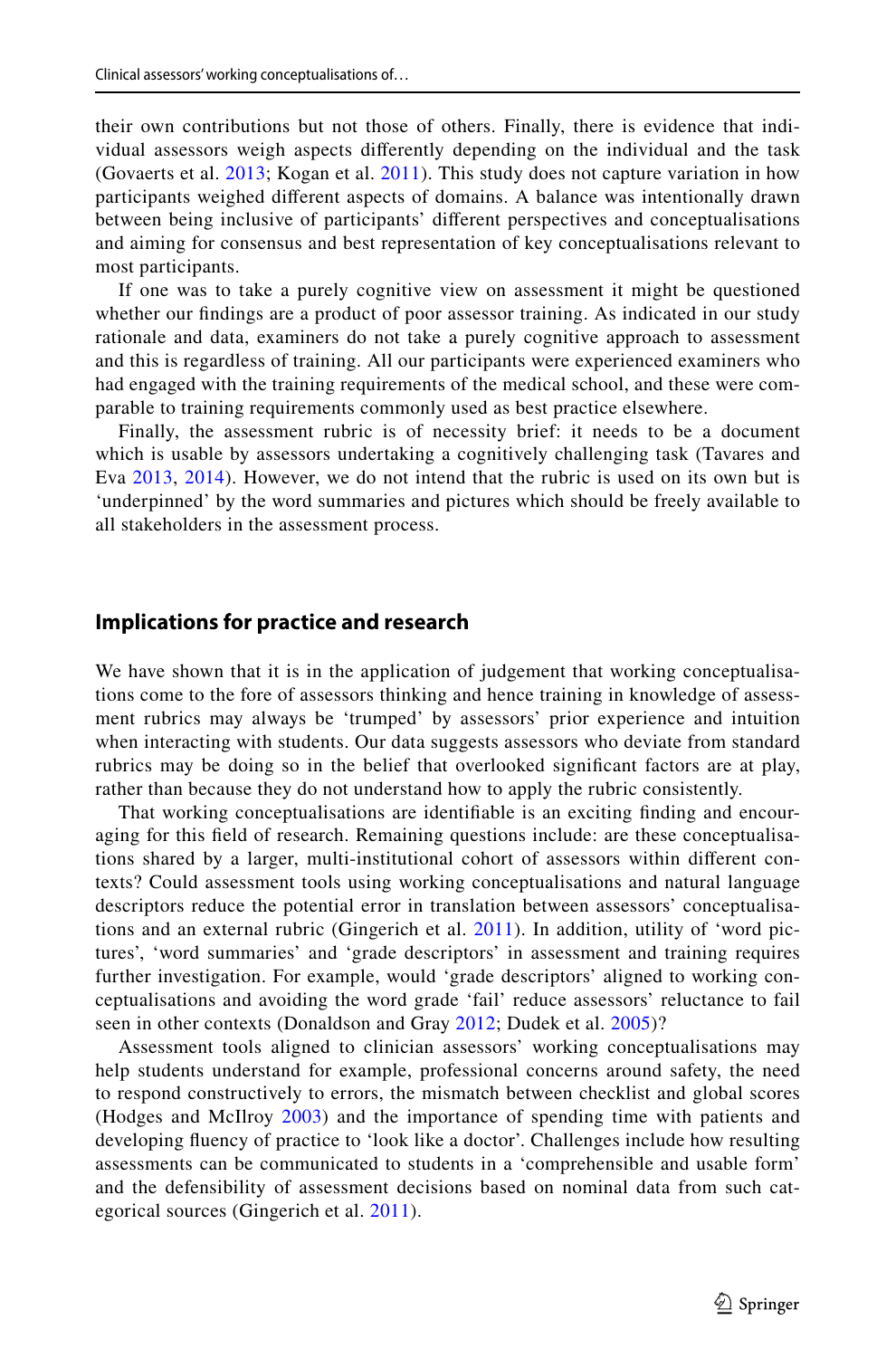# <span id="page-19-0"></span>**Conclusions**

Our fndings demonstrate that experienced clinicians use identifable working conceptualisations when assessing undergraduate medical students' consultation skills. We have also demonstrated that assessment tools drawing on participants' conceptualisations and natural language can be generated, including 'grade descriptors' for common conceptualisations in each domain by mechanism and matched to the commonly used grading rubric of Fail, Borderline, Pass, Very good. These tools are aligned to the 'real life' approach taken by clinicians in assessing undergraduate consultations skills. Further work is needed to explore application of the research fndings including prospective utility for assessors and institutions, and the impact on assessment quality.

**Acknowledgements** We would like to acknowledge the assessors who gave their time to this study, Janet Barber who assisted with recruitment of the assessors and Anujeet Panesar who contributed to part of the analysis. We would also like to thank Peter Yeates as a critical friend and for his thoughtful comments on a draft of the paper.

**Author contributions** RKM and JL conceived the study and wrote the initial protocol which was further developed in conjunction with all authors. JL and CH led development of interview schedules and conducted the interviews. SY led development of the methodological framework and the analysis to which all authors contributed. CH wrote the frst draft of the paper which was revised in conjunction with SY and RKM before further revision by all authors. SY led the revised draft with input from all authors. JL, SY and RKM are guarantors for the study.

**Funding** No funding was received for this study.

**Open Access** This article is licensed under a Creative Commons Attribution 4.0 International License, which permits use, sharing, adaptation, distribution and reproduction in any medium or format, as long as you give appropriate credit to the original author(s) and the source, provide a link to the Creative Commons licence, and indicate if changes were made. The images or other third party material in this article are included in the article's Creative Commons licence, unless indicated otherwise in a credit line to the material. If material is not included in the article's Creative Commons licence and your intended use is not permitted by statutory regulation or exceeds the permitted use, you will need to obtain permission directly from the copyright holder. To view a copy of this licence, visit [http://creativecommons.org/licenses/by/4.0/.](http://creativecommons.org/licenses/by/4.0/)

# <span id="page-19-1"></span>**Appendix 1: Example of scales using during interviews**

See Fig. [1.](#page-20-0)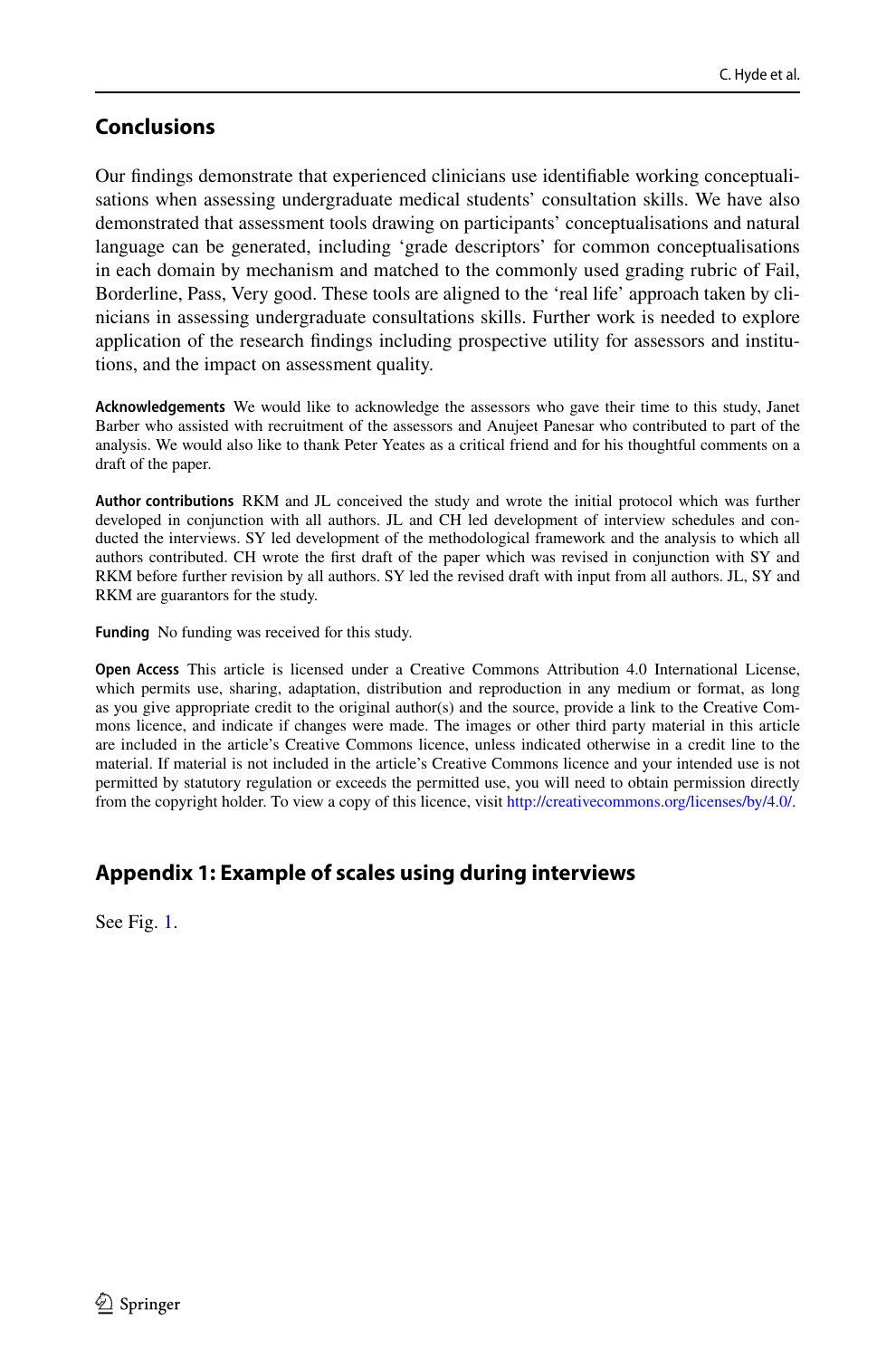۰

| Exemplay.<br>I to functs<br>I service pelegant<br>Computer fuss. - everything of<br>Clear pass<br>not pefect. Increase in |
|---------------------------------------------------------------------------------------------------------------------------|
| Guffwyeters<br>por any graceful capieta in<br>Abir disuggently<br>disagurised, sappy                                      |
| besident -<br>Satisfactory<br>a gette it done<br>pressy funboard white<br><b>Borderline</b>                               |
| not capacity kisk<br>- not knowing love of pt<br>Clear fail.<br>E psychic of handedge                                     |
| Iranpetent. Pargermes. _ dos unconj<br>Much<br>unnel Lada<br>departe han.                                                 |

Write in your own words the skills or aspects you see which enable you to make that judgement.

<span id="page-20-0"></span>**Fig. 1** Example of reference points on a scale, annotated by assessor 11 for the 'overall impression' domain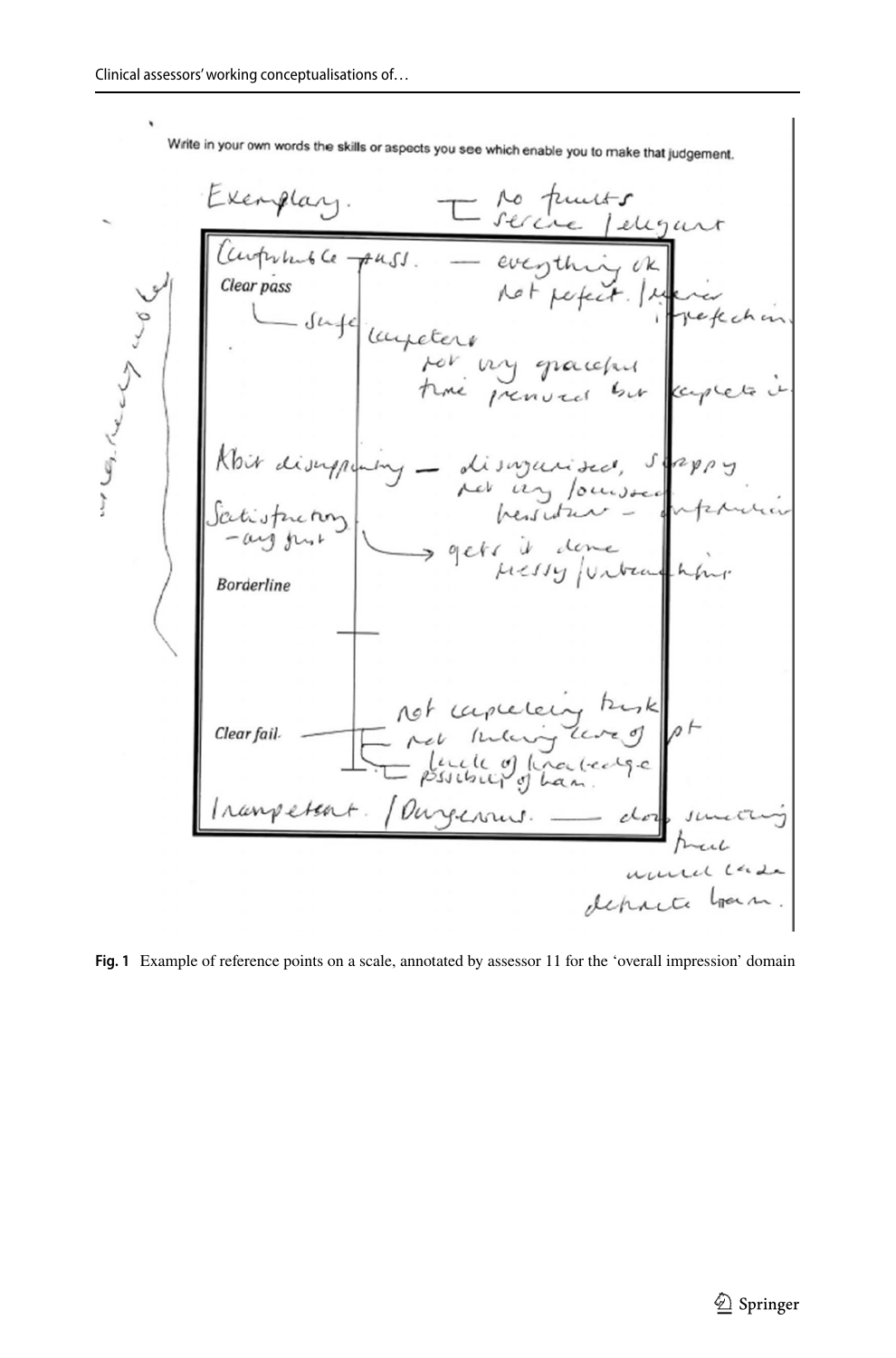# <span id="page-21-0"></span>**Appendix 2: Topic guide for semi‑structured interviews**

| Instructions for interviewer. Start with blank page<br>Paper exercise<br>What we would like you to do is to think about the students you have assessed in OSCEs or in Workplace-Based Assessment<br>and talk through what helped you to make your judgements.<br>When you think about how well a student does in a clinical assessment, do you have a scale in mind that you use?<br>Can you draw that? (if struggling prompt with example scale)<br>If we use this as an example scale (page ii). Thinking first of students who have clearly passed. Can you talk me through how<br>you made that judgement?<br>What about students who clearly failed?<br>What about students who are borderline?                                                                                                                                                                                                                                                                                 |
|--------------------------------------------------------------------------------------------------------------------------------------------------------------------------------------------------------------------------------------------------------------------------------------------------------------------------------------------------------------------------------------------------------------------------------------------------------------------------------------------------------------------------------------------------------------------------------------------------------------------------------------------------------------------------------------------------------------------------------------------------------------------------------------------------------------------------------------------------------------------------------------------------------------------------------------------------------------------------------------|
| As each scale is described the interviewer clarifies:<br>Can you talk me through a student that you were thinking of in making the decision about a (good/poor/borderline if used)<br>student?<br>Is there anything else that just doesn't feel right in a failing student's performance?<br>Is there anything else which makes you think the student deserves to pass?                                                                                                                                                                                                                                                                                                                                                                                                                                                                                                                                                                                                              |
| To move to the next scale at 10 minutes, then the final scale at 20 minutes e.g.<br>In talking about that student, you talked about their (e.g. history taking skills) can we now focus on that (introduce an alternate<br>scale).<br>You talked about________________. I'd like to pick up on how that/can you tell me more about how that affects your<br>assessment of students using a new scale? (Introduce a blank scale).<br>You haven't really talked much about _____________. Does that influence your assessment? Can you talk me through an<br>example using a new scale (introduce a blank scale)?<br>Other assessors have mentioned the role of Does that affect how you assess students? Can you tell me more<br>using a new scale (introduce a blank scale)?                                                                                                                                                                                                         |
| Prompts and probes<br>You've written what do you mean by that?<br>Can you talk me through a student you've seen that showed<br>$\overline{\mathbf{?}}$<br>End of interview questions (about points raised by previous interviews, the task process and the characteristics of the assessor):<br>Other interviews we have done have raised the concept of  Do you have any thoughts about that?<br>How does your judgement of a final year student compare with assessing a postgraduate trainee?<br>How does your assessment of a final year student compare with a 3rd year student?<br>How do you think you compare in your judgements of students to other assessors?<br>Do you have any bugbears? (Are you aware of anything that makes you particularly concerned about a student's skills?)<br>Questions developed iteratively during the interview process:<br>How do you know what to expect of a Foundation Year 1 Doctor?<br>Does that differ with a workplace assessment? |

# **Appendix 3: Summary of stages of research**

| Stages of Research                                                | <b>Process</b>                                                                                                                                                                               | Outcomes and examples                                                                                                             |
|-------------------------------------------------------------------|----------------------------------------------------------------------------------------------------------------------------------------------------------------------------------------------|-----------------------------------------------------------------------------------------------------------------------------------|
| Pilot interviews                                                  | 5 performed by 2 interviewers,<br>sharing notes, then standardiz-<br>ing first formal interview                                                                                              | Development of blank scale<br>$(Fig. 1)$ , topic guide for inter-<br>views and initial coding frame-<br>work ("Appendix $1, 2$ ") |
| Primary analysis within and across interviews: developing domains |                                                                                                                                                                                              |                                                                                                                                   |
| Initial interviews with assessors<br>annotating scales            | All interviews performed by same<br>two interviewers. Interview-<br>ers transcribed talk around<br>judgments into an initial coding<br>framework. Critique of coding<br>by second researcher | Initial coding framework refined<br>("Appendix $4$ ")                                                                             |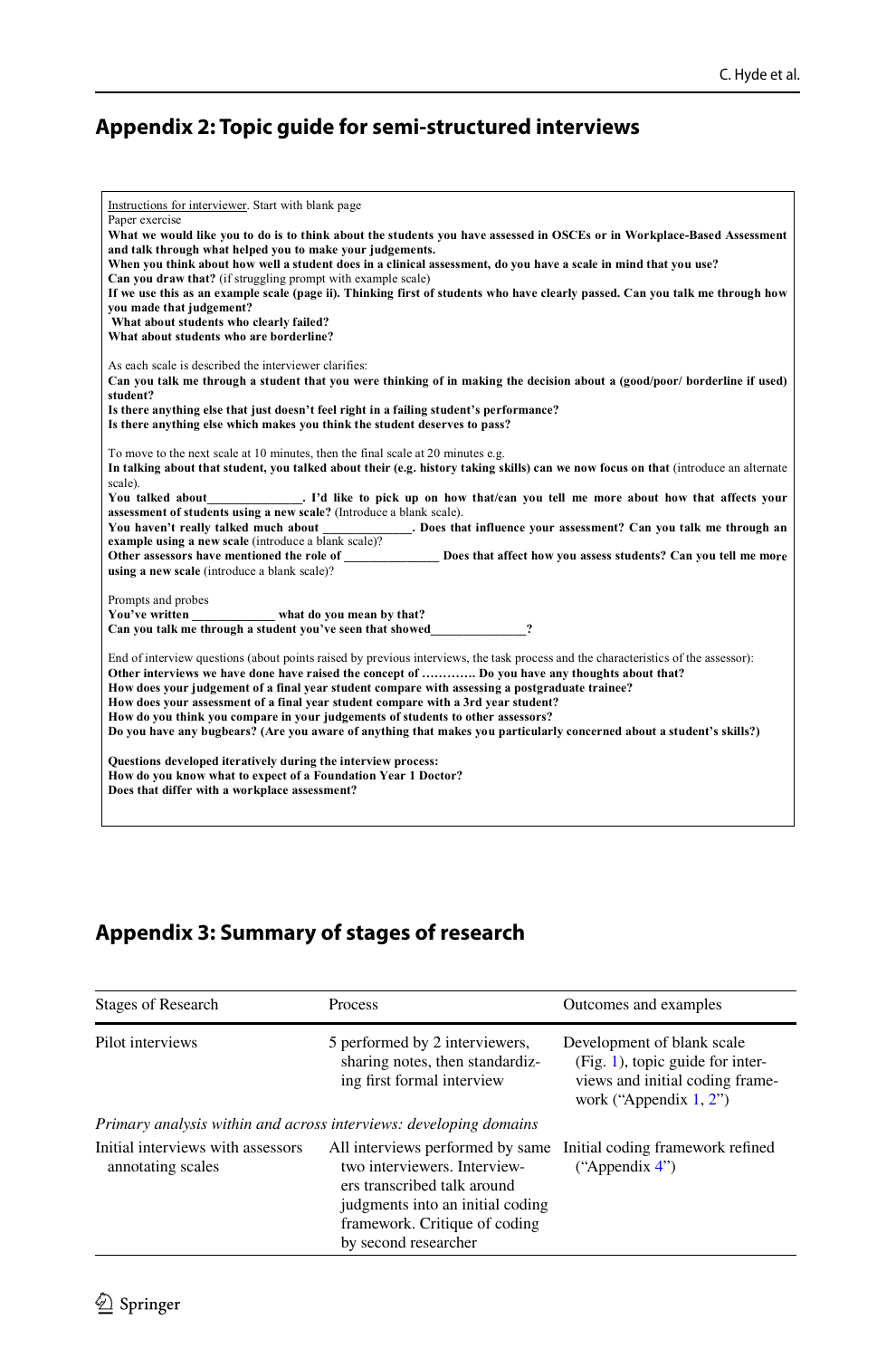| <b>Stages of Research</b>                                                                                                                                                   | Process                                                                                                                                                                                                                     | Outcomes and examples                                                                                                               |
|-----------------------------------------------------------------------------------------------------------------------------------------------------------------------------|-----------------------------------------------------------------------------------------------------------------------------------------------------------------------------------------------------------------------------|-------------------------------------------------------------------------------------------------------------------------------------|
| Round table meeting                                                                                                                                                         | Discussion of interview data, pre-<br>sented in interviewer-critiquing<br>researcher pairs categories and<br>emerging concepts                                                                                              | Additional category emerged—<br>safety                                                                                              |
| Further interviews and round<br>table meetings                                                                                                                              | Initial categories of skills, emerg-<br>ing concepts and domains<br>explored in interviews, and<br>tested in meetings until data<br>saturation                                                                              | Development of provisional<br>domains                                                                                               |
|                                                                                                                                                                             | Data from all interviews com-<br>bined and analyzed across<br>the interviews. Participant<br>quotations which fitted within<br>a domain were recorded. Any<br>quotations and concepts which<br>did not fit were highlighted | Domains populated with data<br>across all interviews (See Table 2<br>for examples of assessors quotes)                              |
| Round table meeting                                                                                                                                                         | Discussion of the analysis, and<br>challenging quotations and<br>concepts. Discussion of how to<br>make sense of types of judg-<br>ments and distil quotations                                                              | The analytic framework was<br>refined to include types of judg-<br>ments made by assessors: obser-<br>vation, inferring and feeling |
| Secondary analysis across domains: developing 'grade descriptors'                                                                                                           |                                                                                                                                                                                                                             |                                                                                                                                     |
| Stage 1 Development of word<br>pictures-a description using<br>assessor's' language and con-<br>cepts which could be used to<br>grade a student                             | The word pictures for each<br>domain synthesized by one<br>researcher, then critically<br>reviewed by a second                                                                                                              | Word pictures developed (see<br>Table 2 for an example)                                                                             |
| Round table meeting                                                                                                                                                         | Word pictures were discussed<br>and critiqued. Consensus that<br>further analysis was possible, to<br>identify key concepts for each<br>type of judgment, and descrip-<br>tions of each grade                               |                                                                                                                                     |
| Stage 2 and 3 Development of<br>word summaries-distilling<br>key concepts for each type of<br>judgment and grade descrip-<br>tors-identifying the concepts<br>of each grade | The word summaries and grade<br>descriptors for each domain<br>synthesized by one researcher,<br>then critically reviewed by a<br>second                                                                                    | 'Word summaries' (see Table 4)<br>and 'grade descriptors' agreed<br>(see Table $5$ )                                                |
| Round table meeting                                                                                                                                                         | Discussion and agreement of<br>word summaries and grade<br>descriptors                                                                                                                                                      |                                                                                                                                     |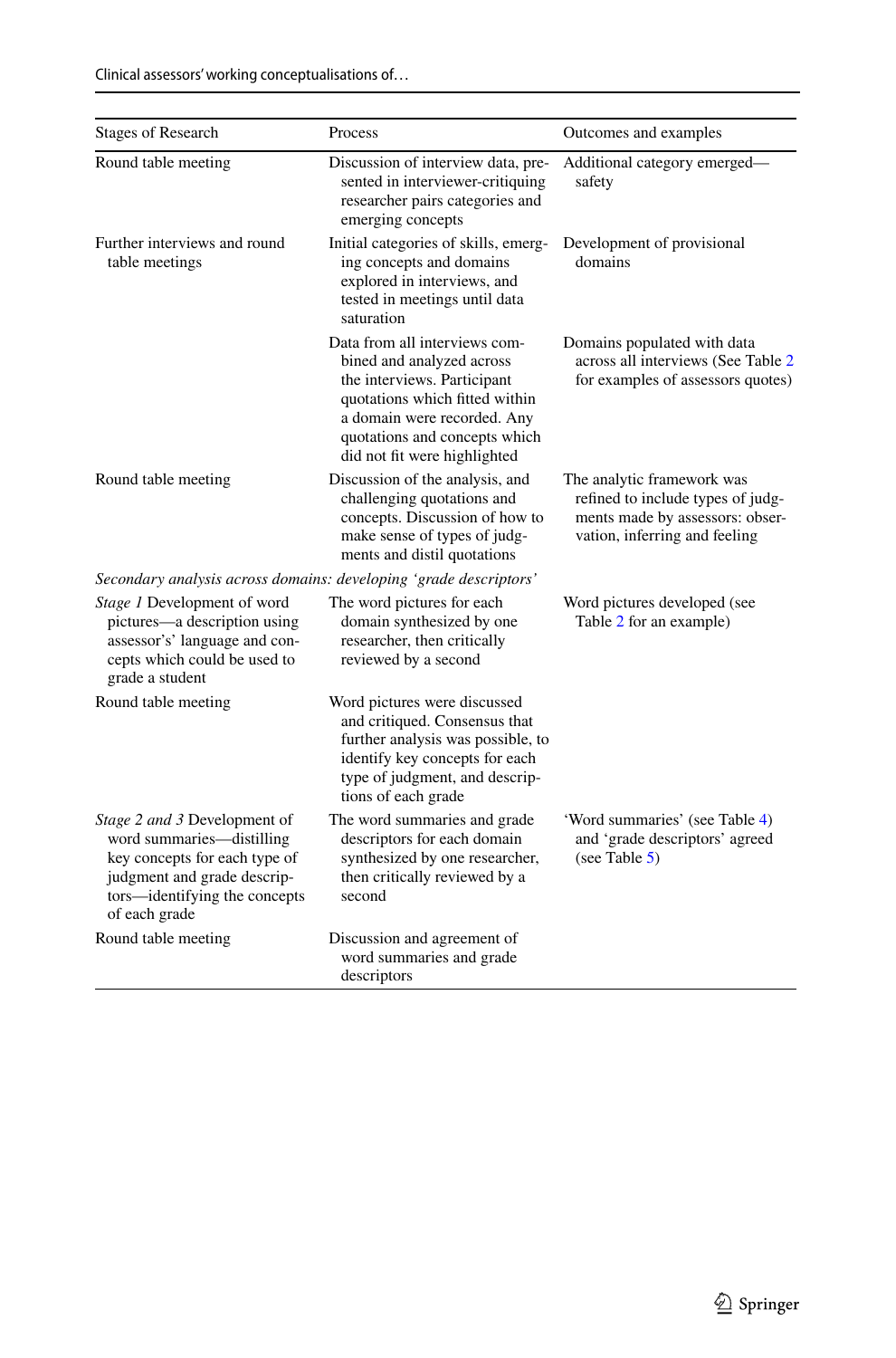| Stages of Research | <b>Process</b>                                                                                                                                                                                                                                                                                                | Outcomes and examples |
|--------------------|---------------------------------------------------------------------------------------------------------------------------------------------------------------------------------------------------------------------------------------------------------------------------------------------------------------|-----------------------|
|                    | At each stage of the analysis we<br>checked back to the previous<br>stage and the original data to<br>ensure consistency with the lan-<br>guage used by assessors. This<br>ensured the natural language<br>was used to create the products<br>of our analysis and drew on it in<br>generating the descriptors |                       |

# <span id="page-23-0"></span>**Appendix 4: Example of coding table showing data and critique by the second researchers; data is shown in black text, and critique is in red text**

|                     |                    | Second coder comments in red from double coding                                                                                                                                                                                                                                                                                                              |                                                                                                             |                                                                    |                                              | Did this person turn the scale horizontally deliberately / on purpose? Should we read anything into this? |                                          |                                                                       |
|---------------------|--------------------|--------------------------------------------------------------------------------------------------------------------------------------------------------------------------------------------------------------------------------------------------------------------------------------------------------------------------------------------------------------|-------------------------------------------------------------------------------------------------------------|--------------------------------------------------------------------|----------------------------------------------|-----------------------------------------------------------------------------------------------------------|------------------------------------------|-----------------------------------------------------------------------|
| Tim<br>$\mathbf{c}$ | Context            | Data extracts                                                                                                                                                                                                                                                                                                                                                | Fail                                                                                                        | Borderline                                                         | Pass                                         | Very good                                                                                                 | First coder notes                        | Second coder notes                                                    |
| 4.3                 |                    | 1-10 scale- competence in the middle                                                                                                                                                                                                                                                                                                                         | Remedial                                                                                                    | <b>Between</b><br>requires<br>and<br>support<br>competence         | Competent                                    | Excellent it is nice to<br>have<br>something<br>between very good<br>and excellent                        | Describing own scale                     | Mentions using a scale<br>of 'say 1-10'                               |
| 6.1                 |                    | of<br>knowledge.<br>skills.<br>attitudes<br>In<br>terms<br>and<br>professionalism                                                                                                                                                                                                                                                                            |                                                                                                             |                                                                    |                                              |                                                                                                           | Own key scales asked<br>what you draw on | See rich text on scale -<br>can map this to<br>remedial and excellent |
| $\overline{7}$      |                    | Nobody is going to have no attributeswhether they've<br>actually built on them or not is the issue                                                                                                                                                                                                                                                           | below<br>Can't<br>be<br>remedial as must have<br>had some attributes to<br>into<br>medical<br>eet<br>school |                                                                    |                                              |                                                                                                           | <b>Theoretical 0 student</b>             | <b>Suggests issues about</b><br>throwing people out?                  |
| 7.4                 |                    | I think the knowledge and skills are the easiest                                                                                                                                                                                                                                                                                                             |                                                                                                             |                                                                    |                                              |                                                                                                           |                                          |                                                                       |
| 7.4                 | <b>WPRA</b>        | Knowledge is quite difficult in WPBA unless you've got<br>some supplementary questions to ask.                                                                                                                                                                                                                                                               |                                                                                                             |                                                                    |                                              |                                                                                                           | Asked<br>about<br>knowledge              |                                                                       |
| 9.2                 | <b>OSCE</b>        | Some of the OSCEs do that very well, some don't. It's<br>whether it sifts out the less good from the competent and<br>excellent.                                                                                                                                                                                                                             |                                                                                                             |                                                                    |                                              |                                                                                                           | Difficulties of OSCE-<br>discrimination  |                                                                       |
| 10.2                | ABG<br><b>OSCE</b> | There was a knowledge element to it as there was an<br>interpretation element as well.                                                                                                                                                                                                                                                                       |                                                                                                             |                                                                    |                                              | Interpretation<br>element                                                                                 | Knowledge - clinical<br>reasoning        |                                                                       |
| 10.4                | <b>OSCE</b>        | Those would assess knowledge as it would allow them to<br>ask the range of questions that would show they were<br>going down the right path.                                                                                                                                                                                                                 |                                                                                                             | down<br>Going<br>a <sub>n</sub><br>algorithm but don't<br>know why | A clear thought about<br>why they are asking |                                                                                                           |                                          |                                                                       |
| 10.5                | <b>OSCE</b>        | Consultations skills could probably go across the whole<br>range of those skills actually. You've got the skill in<br>conducting the consultation itself, assessment of the<br>attitude of the student towards the patient and the<br>different ways that the patient might present themselves.<br>professionalism issue which you should be able to assess. |                                                                                                             |                                                                    |                                              |                                                                                                           | Professionalism issue                    |                                                                       |

# **Appendix 5: Demographics of assessors. To preserve anonymity, participants are listed in order of years of experience as teachers rather than in the order in which they were recruited**

| Medical role       |   |    | Gender Age Number of years<br>involved in teach-<br>1ng | Number<br>of OSCEs<br>assessed | Number of workplace-<br>based assessments<br>completed |
|--------------------|---|----|---------------------------------------------------------|--------------------------------|--------------------------------------------------------|
| Emergency medicine | F | 50 | 4                                                       | $10 - 20$                      | $10 - 20$                                              |
| Elderly medicine   | м | 39 |                                                         | $10 - 20$                      |                                                        |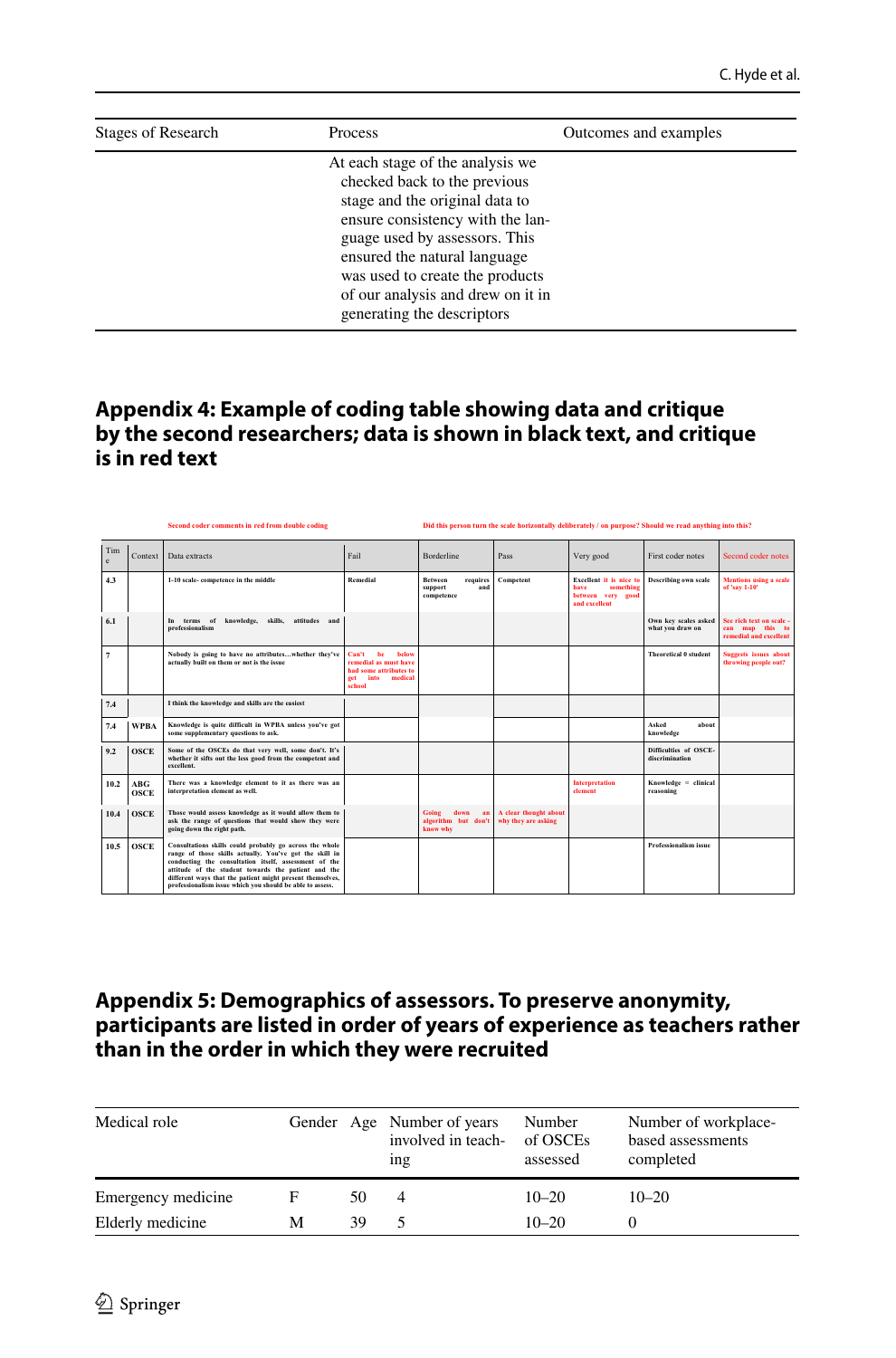Clinical assessors' working conceptualisations of…

| Medical role                        | Gender Age |    | Number of years<br>involved in teach-<br>ing | Number<br>of OSCEs<br>assessed | Number of workplace-<br>based assessments<br>completed |
|-------------------------------------|------------|----|----------------------------------------------|--------------------------------|--------------------------------------------------------|
| General practitioner                | F          | 51 | 5                                            | $10 - 20$                      | $\Omega$                                               |
| Elderly medicine                    | М          | 51 | 6                                            | $10 - 20$                      | $10 - 20$                                              |
| Surgeon                             | М          | 53 | 10                                           | $10 - 20$                      | $5 - 10$                                               |
| Neonatologist                       | F          | 50 | 10                                           | $20 - 30$                      | $\mathbf{0}$                                           |
| Anaesthetist                        | F          | 56 | 11                                           | > 30                           | $10 - 20$                                              |
| General physician                   | M          | 43 | 12                                           | $10 - 20$                      | $\Omega$                                               |
| Obstetrician and gynae-<br>cologist | F          | 50 | 20                                           | > 30                           | 100                                                    |
| Paediatrician                       | М          | 48 | 20                                           | $10 - 20$                      | $10 - 20$                                              |
| Gastroenterologist                  | F          | 53 | 29                                           | $10 - 20$                      | $\Omega$                                               |
| General physician                   | F          | 45 | 22                                           | $10 - 20$                      | $10 - 20$                                              |

## **Apppendix 6: Skill domain 'Overall impression' showing how assessors' raw data, with illustrating extracts were synthesised into 'word pictures' and 'word summaries' for each type of judgement (what the student does, what I infer, what this makes me feel)**

| Judgement type            | Fail                                                                                                                                                                                                                                                                                                                                                                                                                      | Borderline                                                                                                          | Pass                                                                                                                                                                                                                                                             | Very Good                                                                                                                                                                                                                                    |
|---------------------------|---------------------------------------------------------------------------------------------------------------------------------------------------------------------------------------------------------------------------------------------------------------------------------------------------------------------------------------------------------------------------------------------------------------------------|---------------------------------------------------------------------------------------------------------------------|------------------------------------------------------------------------------------------------------------------------------------------------------------------------------------------------------------------------------------------------------------------|----------------------------------------------------------------------------------------------------------------------------------------------------------------------------------------------------------------------------------------------|
| What the student does     |                                                                                                                                                                                                                                                                                                                                                                                                                           |                                                                                                                     |                                                                                                                                                                                                                                                                  |                                                                                                                                                                                                                                              |
| Example data<br>extracts* | Using the $Tm$<br>here as a<br>student' excuse<br>in response to<br>examiner prob-<br>ing $(8)$ . He was<br>lying; making<br>up physical<br>signs, making<br>out you can find<br>something $(2)$ .<br>Not trying; not<br>concerned if they<br>can't do the task<br>(3) Inappropriate<br>dress $(12)$ .<br>Became petulant,<br>hugely unprofes-<br>sional and the<br>simulated patient<br>was looking very<br>worried (10) | Treat the exam<br>as pretend;<br>has aware-<br>ness—potential<br>to change $(3)$ .<br>Inappropriate<br>dress $(12)$ | Can handle patient<br>questions when<br>they themselves<br>don't know the<br>answer; knows<br>where to go<br>next, how to<br>find things $(3)$ .<br>Keeps think-<br>ing and does<br>not panic $(6)$ .<br>Presents self well<br>(8). Performs as<br>taught $(12)$ | No unnecessary rep-<br>etition $(12)$ . Look<br>less anxious $(11)$ .<br>Good students<br>have the demeanor<br>$(6)$ . Appears to be<br>listening; checks<br>understanding;<br>completely thor-<br>ough; makes the<br>right judgement<br>(6) |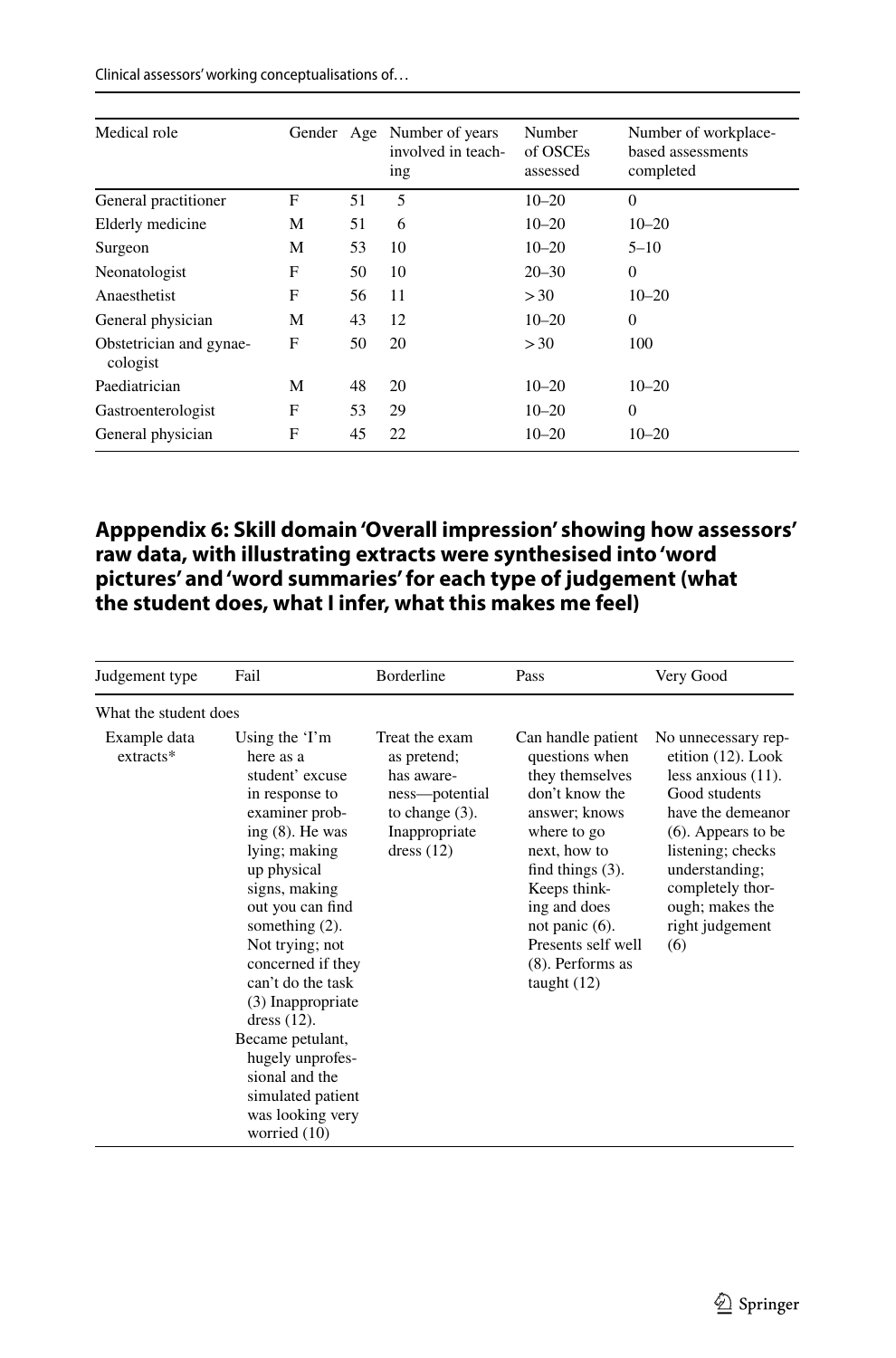| Judgement type            | Fail                                                                                                                                                                                                                                                                                                                                                                                                                                                                                                                                                                                                      | Borderline                                                                                                                                                                                                                                                                                                                                                                                                                                                                                                                                                                                                              | Pass                                                                                                                                                                                                                                                                                                                                                                                                                                                                                       | Very Good                                                                                                                                                                                                                                                                                                                                                                                                                                                                                                                                      |
|---------------------------|-----------------------------------------------------------------------------------------------------------------------------------------------------------------------------------------------------------------------------------------------------------------------------------------------------------------------------------------------------------------------------------------------------------------------------------------------------------------------------------------------------------------------------------------------------------------------------------------------------------|-------------------------------------------------------------------------------------------------------------------------------------------------------------------------------------------------------------------------------------------------------------------------------------------------------------------------------------------------------------------------------------------------------------------------------------------------------------------------------------------------------------------------------------------------------------------------------------------------------------------------|--------------------------------------------------------------------------------------------------------------------------------------------------------------------------------------------------------------------------------------------------------------------------------------------------------------------------------------------------------------------------------------------------------------------------------------------------------------------------------------------|------------------------------------------------------------------------------------------------------------------------------------------------------------------------------------------------------------------------------------------------------------------------------------------------------------------------------------------------------------------------------------------------------------------------------------------------------------------------------------------------------------------------------------------------|
| Word picture              | Inappropriate<br>dress, dishonesty<br>or not caring for<br>the patient. The<br>simulated patient<br>reports concerns<br>about the student.<br>Not perform-<br>ing as has been<br>taught. Does<br>not recognise or<br>adjust behavior<br>during exam or<br>respond to feed-<br>back by examiner                                                                                                                                                                                                                                                                                                            | Inappropriate in a<br>minor way with<br>regards to dress,<br>skills, attitude or<br>behaviour. May<br>adjust behaviour<br>during exam or<br>recognise the<br>problem during<br>questioning                                                                                                                                                                                                                                                                                                                                                                                                                              | Performs as taught.<br>Appropriate<br>dress honesty<br>and care of the<br>patient, in line<br>with training                                                                                                                                                                                                                                                                                                                                                                                | Performs better<br>than expected.<br>Appropriate dress,<br>honesty and care<br>of the patient. Able<br>to perform tasks<br>completely and<br>thoroughly and<br>reach reasonable<br>conclusions                                                                                                                                                                                                                                                                                                                                                 |
| Word summary              | Inappropriate<br>dress, dishonesty<br>or not caring for<br>the patient. Does<br>not recognise<br>failure or respond<br>to feedback                                                                                                                                                                                                                                                                                                                                                                                                                                                                        | Inappropriate in a<br>minor way with<br>regards to dress,<br>skills, attitude or<br>behavior. Rec-<br>ognises failure<br>or responds to<br>feedback                                                                                                                                                                                                                                                                                                                                                                                                                                                                     | Appropriate dress,<br>honesty and care<br>of the patient, in<br>line with training                                                                                                                                                                                                                                                                                                                                                                                                         | Exceeds expecta-<br>tions                                                                                                                                                                                                                                                                                                                                                                                                                                                                                                                      |
| What I infer              |                                                                                                                                                                                                                                                                                                                                                                                                                                                                                                                                                                                                           |                                                                                                                                                                                                                                                                                                                                                                                                                                                                                                                                                                                                                         |                                                                                                                                                                                                                                                                                                                                                                                                                                                                                            |                                                                                                                                                                                                                                                                                                                                                                                                                                                                                                                                                |
| Example data<br>extracts* | Resistance to<br>conformity (12).<br>Truly unhappy<br>$(3)$ . Can't be<br>supported; no<br>attitude of hard<br>work; not coming<br>across as taking<br>responsibility<br>for learning; or<br>for good medical<br>practice; not<br>being respon-<br>sible; uncom-<br>promising; lack<br>of insight/don't<br>know they are<br>wrong; wrong<br>attitude (4).<br>Unresponsive (to<br>prompts); fails to<br>demonstrate what<br>they were taught<br>(e.g. patient<br>identification)<br>(12). Never going<br>to get there:<br>became petulant;<br>not completing<br>the task; hugely<br>unprofessional<br>(10) | Treat the exam<br>as pretend $(3)$ .<br>Unconvinced of<br>extrapolation to<br>real life (12). The<br>impression is<br>that they are only<br>trying because<br>it's an OSCE,<br>it doesn't seem<br>that they are<br>always like this<br>$(5)$ . Inappropri-<br>ate emotion or<br>attitude; wrong<br>attitude mixed<br>with less than<br>perfect knowl-<br>$edge (4)$ .<br>Demonstrat-<br>ing insight<br>and ability to<br>remediate for<br>self $(10)$ . Needs<br>support $(12)$ .<br>Errs confidently,<br>over-confident<br>(7). Slightly<br>panic that they've<br>got to get it all<br>done (2). Visibly<br>nervous(6) | Coherent (3). Good<br>defined as exam<br>technique as<br>well as skills to<br>become a clinical<br>scientist $(5)$ . Not<br>$\arrosant(11)$ .<br>I can see they<br>are competent<br>even though<br>they have made<br>mistakes $(11)$ .<br>Meets the criteria<br>given; follows<br>professional<br>codes: situational<br>awareness; rec-<br>ognising when<br>the consultation<br>is not going as<br>expected (12),<br>understands why<br>they are doing<br>what they are<br>doing $(12, 3)$ | [Perform] as on a<br>post take ward<br>round like a foun-<br>dation year doctor<br>(9). Absolutely<br>brilliant, perfect,<br>better than post-<br>graduate student<br>$(11)$ . Being in con-<br>trol of themselves;<br>being comfortable<br>enough to see the<br>whole picture<br>which includes the<br>patient's perspec-<br>tive $(10)$ .<br>Compassionate<br>professional and<br>team competencies<br>(7). Conscien-<br>tious; Appropriate<br>responding; Not<br>over-confident;<br>Working at the<br>level of an $F1(12)$ .<br>Slick $(6)$ |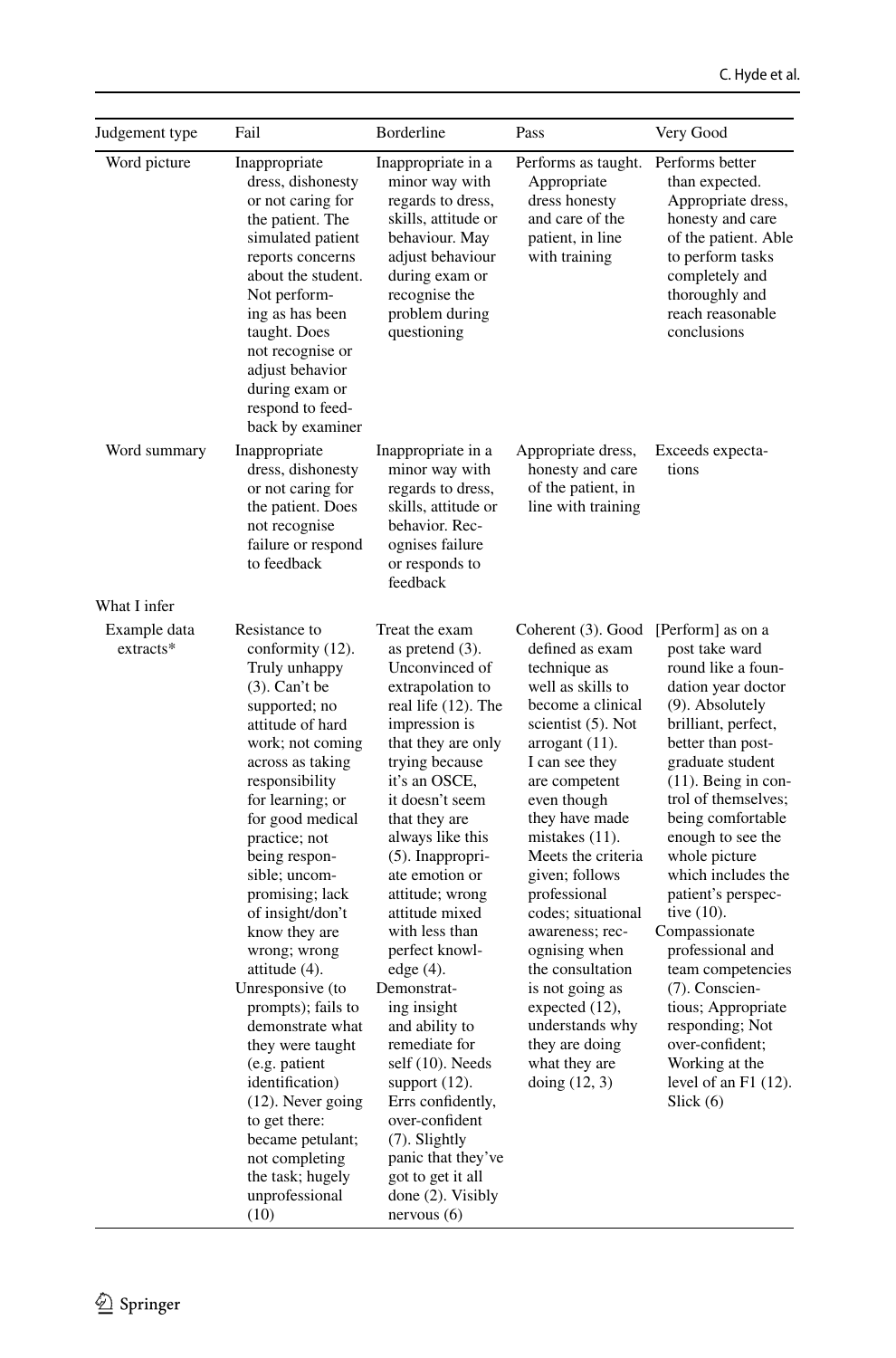| Judgement type          | Fail                                                                                                                                                                                                                                                                                                                                       | Borderline                                                                                                                                                                                                                                                                                       | Pass                                                                                                                                                                                                                                                | Very Good                                                                                                                                                                                                                                                   |
|-------------------------|--------------------------------------------------------------------------------------------------------------------------------------------------------------------------------------------------------------------------------------------------------------------------------------------------------------------------------------------|--------------------------------------------------------------------------------------------------------------------------------------------------------------------------------------------------------------------------------------------------------------------------------------------------|-----------------------------------------------------------------------------------------------------------------------------------------------------------------------------------------------------------------------------------------------------|-------------------------------------------------------------------------------------------------------------------------------------------------------------------------------------------------------------------------------------------------------------|
| Word picture            | Not accepting<br>responsibility<br>for their own<br>learning or<br>for care of the<br>patient. Careless,<br>uncompassion-<br>ate, not in control<br>of themselves<br>or the situation.<br>The patient is<br>concerned about<br>the student.<br>Lacks insight into<br>problems. Does<br>not want or could<br>not be supported<br>to improve | The student is not<br>taking the exam<br>seriously or is<br>acting. Lacking<br>knowledge and<br>skills expected.<br>Has some insight<br>into problems.<br>Needs and can<br>be supported to<br>improve. Attitu-<br>dinal problems<br>overconfident<br>or arrogant or<br>too nervous to<br>perform | Follows profes-<br>sional codes and<br>meets the criteria<br>given. They are<br>competent, able<br>to recognise<br>mistakes and<br>challenges in the<br>consultation and<br>respond to these.<br>Generally, man-<br>ages emotions-<br>not panicking | Conscientious, com-<br>passionate, in con-<br>trol of themselves<br>and the situation.<br>Performs as a<br>Foundation doctor<br>or exceeds this<br>or their level of<br>training. Accepting<br>responsibility of<br>own learning and<br>care of the patient |
| Word summary            | Does not accept<br>responsibility for<br>own learning or<br>for care of the<br>patient. Uncar-<br>ing.<br>Lacks insight                                                                                                                                                                                                                    | Does not accept<br>enough responsi-<br>bility in this situ-<br>ation. Not caring<br>enough or other<br>attitudinal issue<br>is present. Has<br>some insight                                                                                                                                      | Accepts responsi-<br>bility in this situ-<br>ation. Recognises<br>and responds to<br>mistakes in real<br>time. Has insight                                                                                                                          | Capably accepts<br>responsibility<br>in this situation.<br>Conscientious.<br>compassionate and<br>in control of self<br>and situation                                                                                                                       |
| What this makes me feel |                                                                                                                                                                                                                                                                                                                                            |                                                                                                                                                                                                                                                                                                  |                                                                                                                                                                                                                                                     |                                                                                                                                                                                                                                                             |
| Data extracts           | Bottom-feeders;<br>unacceptable<br>(3). Wouldn't be<br>happy to have as<br>junior doctors;<br>bad, erroneous<br>judgement (1)                                                                                                                                                                                                              | Expected basics;<br>practical patient<br>management (7).<br>Will be okay (10)                                                                                                                                                                                                                    | Happy this person<br>is going to be the<br>house officer $(1.)$<br>Just good enough<br>(7)                                                                                                                                                          | Exemplary- as per-<br>fectly as I would<br>want them too,<br>there was nothing<br>wrong $(10)$ .<br>Everything ok,<br>minor imperfec-<br>tions (7). Happy<br>to have as junior<br>doctors; you<br>almost forget that<br>they're a medical<br>student $(9)$  |
| Word picture            | I am concerned<br>about the student<br>having contact<br>with patients<br>or progressing<br>further in the<br>course                                                                                                                                                                                                                       | There are issues<br>that student will<br>work and can<br>be supported<br>to improve.<br>The sense that<br>exam situation<br>is significantly<br>impacting on the<br>students' perfor-<br>mance                                                                                                   | I am happy for the<br>student to have<br>contact with<br>patients. Begin-<br>ning to think and<br>act like a doctor                                                                                                                                 | I am happy for the<br>student to work<br>with patients. They<br>are acting like a<br>doctor, make you<br>forget they are a<br>student. I would<br>want to work with<br>them                                                                                 |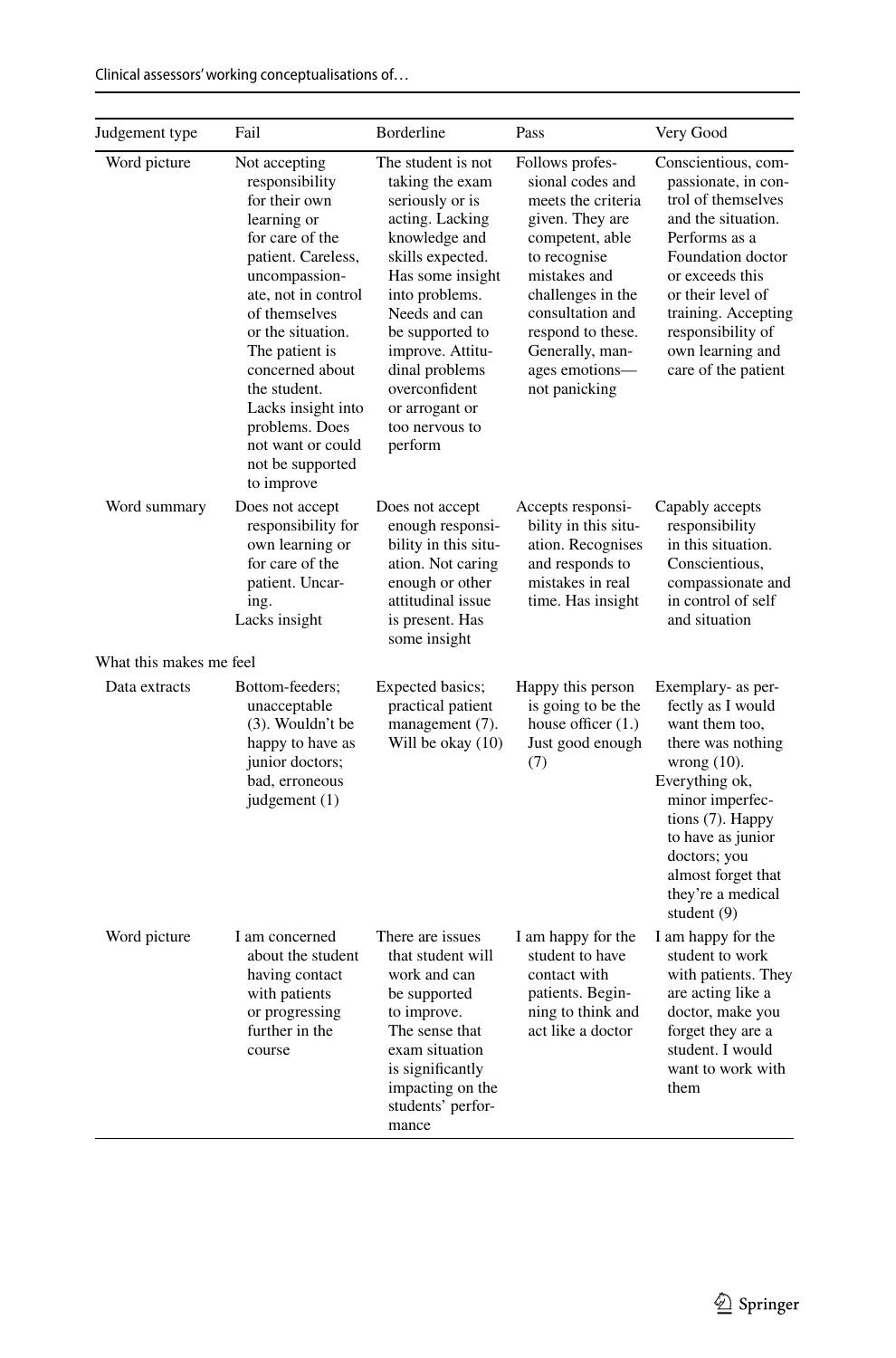| Judgement type | Fail                                                                                                                 | <b>Borderline</b>                                                                                                                            | Pass                                                                                                    | Very Good                                                                                                                 |
|----------------|----------------------------------------------------------------------------------------------------------------------|----------------------------------------------------------------------------------------------------------------------------------------------|---------------------------------------------------------------------------------------------------------|---------------------------------------------------------------------------------------------------------------------------|
| Word summary   | I am concerned<br>about the student<br>having contact<br>with patients<br>or progressing<br>further in the<br>course | The student will<br>work on profes-<br>sionalism issues<br>discovered, can<br>be supported to<br>improve. Exam<br>impacts signifi-<br>cantly | I am happy for<br>student to have<br>patient contact.<br>Beginning to<br>think and act like<br>a doctor | I am happy for the<br>student to work<br>with patients. Per-<br>forms like a doctor.<br>I would want to<br>work with them |

\*Note example data extracts only are shown for some grades due to space limitation. (Full tables can be requested from the corresponding author

## **References**

- <span id="page-27-13"></span>Bargh, J. A., & Chartrand, T. L. (1999). The unbearable automaticity of being. *American Psychologist, 54,* 462–479.
- <span id="page-27-8"></span>Blumer, H. (1969). *Symbolic interactionism: Perspective and method*. Englewood Clifs, NJ: Prentice Hall.
- <span id="page-27-7"></span>Borman, W. C. (1987). Personal constructs, performance schemata, and "folk theories" of subordinate efectiveness: Explorations in an army officer sample. *Organizational Behavior and Human Decision Processes, 40*(3), 307–322.
- <span id="page-27-1"></span>Brannick, M. T., Tugba Erol-Korkmaz, H., & Prewett, M. (2011). A systematic review of the reliability of objective structured clinical examination scores medical education in review. *Medical Education, 45,* 1181–1189.
- <span id="page-27-10"></span>Braun, V., & Clarke, V. (2006). Using thematic analysis in psychology. *Qualitative Research in Psychology, 3*(2), 77–101.
- <span id="page-27-9"></span>Choo, K. J., Arora, V. M., Barach, P., Johnson, J. K., & Farnan, J. M. (2014). How do supervising physicians decide to entrust residents with unsupervised tasks? A qualitative analysis. *Journal of Hospital Medicine, 9*(3), 169–175.
- <span id="page-27-0"></span>Cömert, M., Zill, J. M., Christalle, E., Dirmaier, J., Härter, M., & Scholl, I. (2016). Assessing communication skills of medical students in objective structured clinical examinations (OSCE)—A systematic review of rating scales. *PLoS ONE, 11*(3), e0152717. [https://doi.org/10.1371/journal.pone.0152717.](https://doi.org/10.1371/journal.pone.0152717)
- <span id="page-27-11"></span>Cook, D. A., Beckman, T. J., Mandrekar, J. N., & Pankratz, V. S. (2010). Internal structure of mini-CEX scores for internal medicine residents: Factor analysis and generalizability. *Advances in Health Sciences Education, 15*(5), 633–645.
- <span id="page-27-2"></span>Cook, D. A., Dupras, D. M., Beckman, T. J., Thomas, K. G., & Pankratz, V. S. (2009). Efect of rater training on reliability and accuracy of mini-CEX scores: A randomized, controlled trial. *Journal of General Internal Medicine, 24*(1), 74–79.
- <span id="page-27-12"></span>Crossley, J., Humphris, G., & Jolly, B. (2002). Assessing health professionals. *Medical Education, 36*(9), 800–804.
- <span id="page-27-4"></span>Crossley, J., Johnson, G., Booth, J., & Wade, W. (2011). Good questions, good answers: Construct alignment improves the performance of workplace-based assessment scales. *Medical Education, 45*(6), 560–569.
- <span id="page-27-5"></span>Crotty, M. (1998). Constructionism: The making of meaning. In *The Foundations of Social Research: Meaning and perspective in the research process*. (Ch 3, pp. 42–63). London: Sage Publications. [https](https://uk.sagepub.com/en-gb/eur/the-foundations-of-social-research/book207972) [://uk.sagepub.com/en-gb/eur/the-foundations-of-social-research/book207972](https://uk.sagepub.com/en-gb/eur/the-foundations-of-social-research/book207972).
- <span id="page-27-6"></span>Denzin, N. K. (2001). *Interpretive interactionism* (2nd ed.). Thousand Oaks: Sage Publications.
- <span id="page-27-15"></span>Donaldson, J. H., & Gray, M. (2012). Systematic review of grading practice: Is there evidence of grade infation? *Nurse Education in Practice, 12*(2), 101–114.
- <span id="page-27-14"></span>Dudek, N. L., Marks, M. B., & Regehr, G. (2005). Failure to fail: The perspectives of clinical supervisors. *Academic Medicine, 80*(10 Suppl), S84–S87.
- <span id="page-27-3"></span>Eva, K. W. (2018). Cognitive infuences on complex performance assessment: Lessons from the interplay between medicine and psychology. *Journal of Applied Research in Memory and Cognition, 7*(2), 177–188.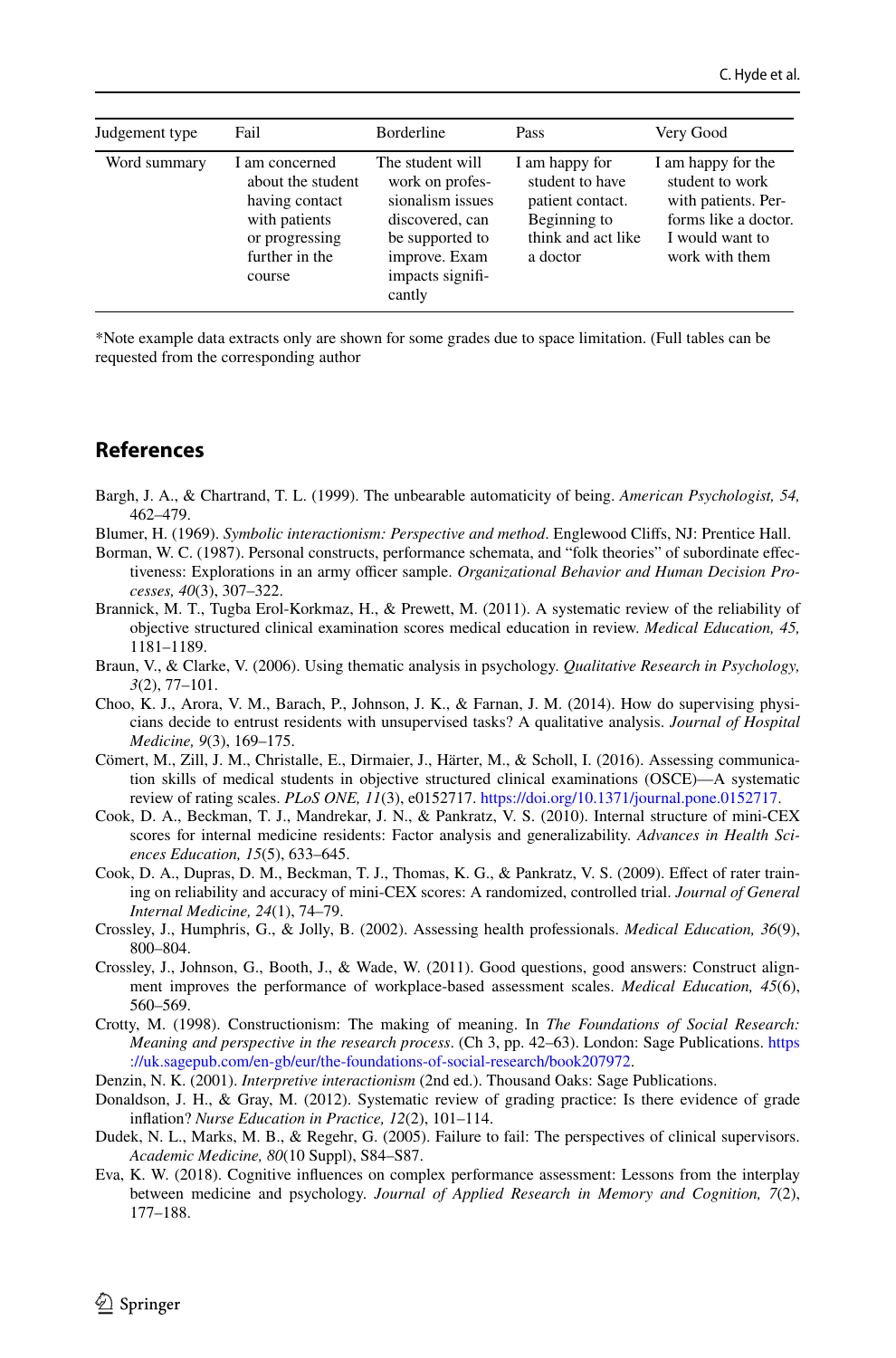- <span id="page-28-23"></span>Francis, R. (2013). Final report. Mid Stafordshire NHS Foundation Trust Public Inquiry. The Stationary Office. Retrieved May 16, 2016 from [http://webarchive.nationalarchives.gov.uk/20150407084003/](http://webarchive.nationalarchives.gov.uk/20150407084003/http://www.midstaffspublicinquiry.com/report) [http://www.midstafspublicinquiry.com/report](http://webarchive.nationalarchives.gov.uk/20150407084003/http://www.midstaffspublicinquiry.com/report)
- <span id="page-28-19"></span>Gale, N. K., Heath, G., Cameron, E., Rashid, S., & Redwood, S. (2013). Using the framework method for the analysis of qualitative data in multi-disciplinary health research. *BMC Medical Research Methodology, 13*(1), 117.
- <span id="page-28-10"></span>Gauthier, G., St-Onge, C., & Tavares, W. (2016). Rater cognition: Review and integration of research fndings. *Medical Education, 50*(5), 511–522.
- <span id="page-28-0"></span>General Medical Council. (2011). Assessment in undergraduate medical education. Advice supplementary to Tomorrow's Doctors (2009). Retrieved August 11, 2015 from http://www.gmc-uk.org/Assessment in [undergraduate\\_medical\\_education\\_1114.pdf\\_56439668.pdf](http://www.gmc-uk.org/Assessment_in_undergraduate_medical_education_1114.pdf_56439668.pdf)
- <span id="page-28-9"></span>Gingerich, A., Kogan, J., Yeates, P., Govaerts, M., & Holmboe, E. (2014). Seeing the "black box" diferently: Assessor cognition from three research perspectives. *Medical Education, 48*(11), 1055–1068.
- <span id="page-28-11"></span>Gingerich, A., Regehr, G., & Eva, K. W. (2011). Rater-based assessments as social judgments: Rethinking the etiology of rater errors. *Academic Medicine, 86*(10 Suppl), S1–S7.
- <span id="page-28-3"></span>Gingerich, A., Schokking, E., & Yeates, P. (2018). Comparatively salient: Examining the infuence of preceding performances on assessors' focus and interpretations in written assessment comments. *Advances in Health Sciences Education, 23*(5), 937–959.
- <span id="page-28-18"></span>Ginsburg, S., McIlroy, J., Oulanova, O., Eva, K., & Regehr, G. (2010). Toward authentic clinical evaluation: Pitfalls in the pursuit of competency. *Academic Medicine, 85*(5), 780–786.
- <span id="page-28-16"></span>Gofman, E. (1967). On face-work: An analysis of ritual elements of social interaction. In *Interaction ritual: Essays on face-to-face behaviour* (pp. 5–45). Garden City, NY: Anchor Books.
- <span id="page-28-7"></span>Govaerts, M. J. B., Schuwirth, L. W. T., Van der Vleuten, C. P. M., & Muijtjens, A. M. M. (2011). Workplacebased assessment: Efects of rater expertise. *Advances in Health Sciences Education, 16*(2), 151–165.
- <span id="page-28-8"></span>Govaerts, M. J. B., Van de Wiel, M. W. J., Schuwirth, L. W. T., Van der Vleuten, C. P. M., & Muijtjens, A. M. M. (2013). Workplace-based assessment: Raters' performance theories and constructs. *Advances in Health Sciences Education, 18*(3), 375–396.
- <span id="page-28-22"></span>Hamilton, D. L., Driscoll, D. M., & Worth, L. T. (1989). Cognitive organization of impressions: Efects of incongruency in complex representations. *Journal of Personality and Social Psychology, 57*(6), 925–939.
- <span id="page-28-25"></span>Hodges, B., & McIlroy, J. H. (2003). Analytic global OSCE ratings are sensitive to level of training. *Medical Education, 37*(11), 1012–1016.
- <span id="page-28-5"></span>Holmboe, E. S., Hawkins, R. E., & Huot, S. J. (2004). Efects of training in direct observation of medical resident's clinical competence: A randomized trial. *Annals of Internal Medicine, 140*(11), 874–881.
- <span id="page-28-4"></span>Hope, D., & Cameron, H. (2015). Examiners are most lenient at the start of a two-day OSCE. *Medical Teacher, 37*(1), 81–85.
- <span id="page-28-12"></span>Humphris, G. M., & Kaney, S. (2001). The liverpool brief assessment system for communication skills in the making of doctors. *Advances in Health Sciences Education, 6*(1), 69–80.
- <span id="page-28-13"></span>Huntley, C. D., Salmon, P., Fisher, P. L., Fletcher, I., & Young, B. (2012). LUCAS: A theoretically informed instrument to assess clinical communication in objective structured clinical examinations. *Medical Education, 46*(3), 267–276.
- <span id="page-28-14"></span>Kaul, P., Barley, G., & Guiton, G. (2012). Medical student performance on an adolescent medicine examination. *Journal of Adolescent Health, 51*(3), 299–301.
- <span id="page-28-17"></span>Khan, K. Z., Ramachandran, S., & Gaunt, K. (2013). (OSCE): AMEE Guide No. 81. Part I : An historical and theoretical perspective. *Medical Teacher, 35*(9), e1437–e1446. [https://doi.org/10.3109/01421](https://doi.org/10.3109/0142159x.2013.818634) [59x.2013.818634](https://doi.org/10.3109/0142159x.2013.818634).
- <span id="page-28-21"></span>Kogan, J. R., Conforti, L., Bernabeo, E., Iobst, W., & Holmboe, E. (2011). Opening the black box of clinical skills assessment via observation: A conceptual model. *Medical Education, 45*(10), 1048–1060.
- <span id="page-28-6"></span>Lee, V., Brain, K., & Martin, J. (2017). Factors infuencing mini-CEX rater judgments and their practical implications. *Academic Medicine, 92*(6), 880–887.
- <span id="page-28-20"></span>Lee, V., Brain, K., & Martin, J. (2018). From opening the 'black box' to looking behind the curtain: Cognition and context in assessor-based judgements. *Advances in Health Sciences Education, 24*(1), 85–102.
- <span id="page-28-15"></span>Lefroy, J., Gay, S. P., Gibson, S., Williams, S., & McKinley, R. K. (2011). Development and face validation of an instrument to assess and improve clinical consultation skills. *International Journal of Clinical Skills, 5*(2), 115–125.
- <span id="page-28-24"></span>Mays, N., & Pope, C. (2000). Qualitative research in health care. *Assessing Quality in Qualitative Research. BMJ, 320*(7226), 50–52.
- <span id="page-28-2"></span>Norman, G. (2002). Research in medical education: Three decades of progress. *BMJ, 324*(7353), 1560–1562.
- <span id="page-28-1"></span>Novack, D. H., Volk, G., Drossman, D. A., & Lipkin, M., Jr. (1993). Medical interviewing and interpersonal skills teaching in US Medical schools. *JAMA, 269*(16), 2101.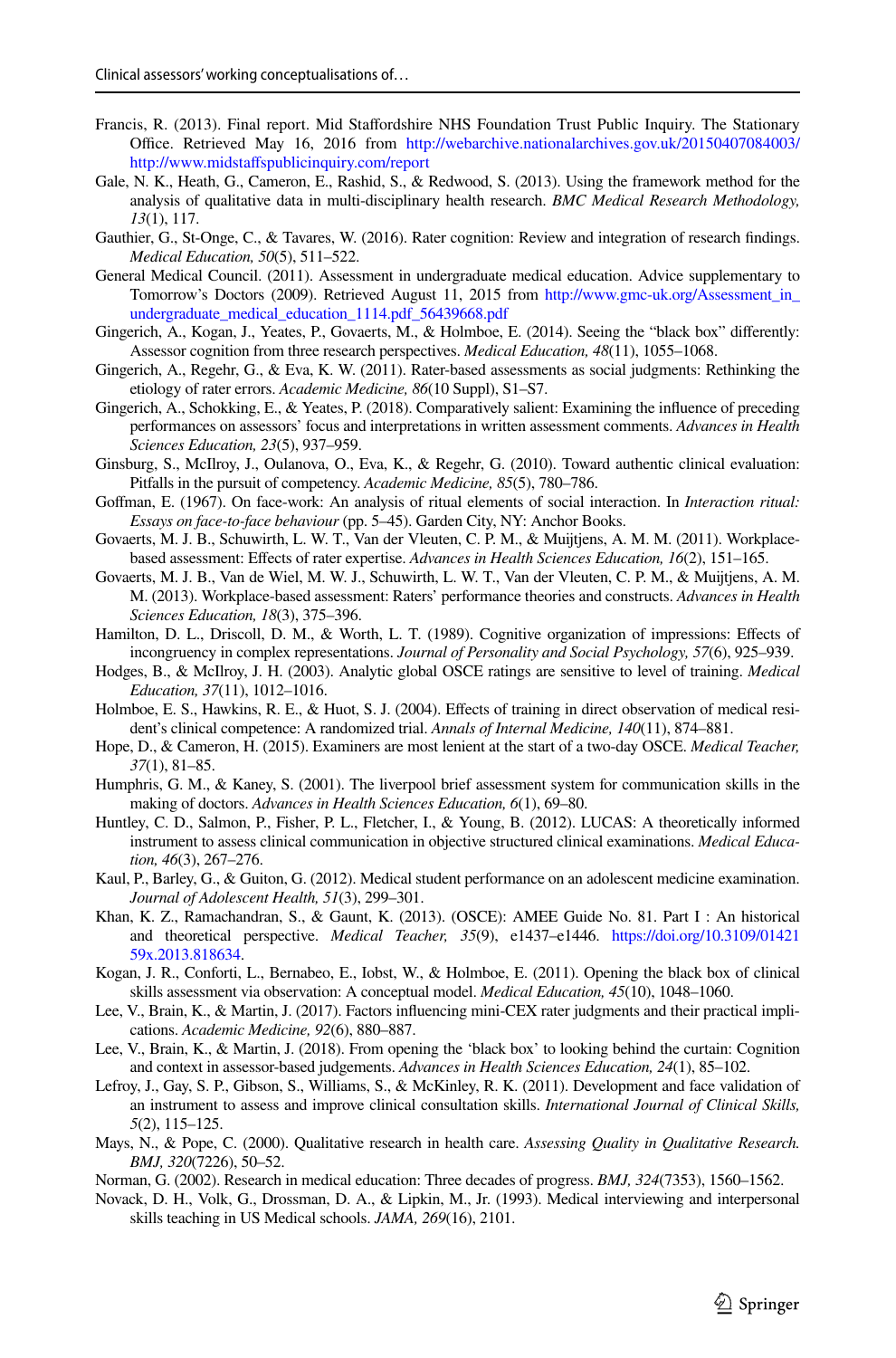- <span id="page-29-4"></span>Patricio, M. (2012). A Best Evidence Medical Education (BEME) Systematic Review on the feasibility, reliability and validity of the Objective Structured Clinical Examination (OSCE) in undergraduate medical studies. PhD dissertation. University of Lisbon.
- <span id="page-29-12"></span>Patton, M. Q. (2002). *Qualitative evaluation and research methods* (2nd ed.). Thousand Oaks, CA: Sage Publications.
- <span id="page-29-17"></span>Pulito, A. R., Donnelly, M. B., & Plymale, M. (2007). Factors in faculty evaluation of medical students' performance. *Medical Education, 41*(7), 667–675.
- <span id="page-29-14"></span>Ritchie, J., & Lewis, J. (2003). *Qualitative research practice: A guide for social science students and researchers*. London: SAGE.
- <span id="page-29-15"></span>Ritchie, J., & Spencer, L. (2002). Qualitative data analysis for applied policy research. In A. Bryman & R. G. Burgess (Eds.), *Analyzing qualitative data* (pp. 173–194). London: Routledge.
- <span id="page-29-8"></span>Rogausch, A., Beyeler, C., Montagne, S., Jucker-Kupper, P., Berendonk, C., Huwendiek, S., et al. (2015). The infuence of students' prior clinical skills and context characteristics on mini-CEX scores in clerkships: A multilevel analysis. *BMC Medical Education, 15*(1), 208.
- <span id="page-29-18"></span>Rowntree, D. (1987). *Assessing students: How shall we know them?*. London: Routledge.
- <span id="page-29-0"></span>Sankarapandian, V., Rehman, S. M. F., David, K. V., Christopher, P., Pricilla, R. A., & Ganesh, A. (2014). Sensitizing undergraduate medical students to consultation skills: A pilot study. *National Medical Journal of India, 27*(5), 276–279.
- <span id="page-29-3"></span>Schuwirth, L. W. T., & van der Vleuten, C. P. M. (2006). Challenges for educationalists. *BMJ, 333*(7567), 544–546.
- <span id="page-29-10"></span>Setyonugroho, W., Kennedy, K. M., & Kropmans, T. J. B. (2015). Reliability and validity of OSCE checklists used to assess the communication skills of undergraduate medical students: A systematic review. *Patient Education and Counseling, 98*(12), 1482–1491.
- <span id="page-29-11"></span>Silverman, J., Archer, J., Gillard, S., Howells, R., & Benson, J. (2011). Initial evaluation of EPSCALE, a rating scale that assesses the process of explanation and planning in the medical interview. *Patient Education and Counseling, 82*(1), 89–93.
- <span id="page-29-1"></span>Stillman, P. L., Wang, Y., Ouyang, Q., Zhang, S., Yang, Y., & Sawyer, W. D. (1997). Teaching and assessing clinical skills: A competency-based programme in China. *Medical Education, 31*(1), 33–40.
- <span id="page-29-22"></span>Tavares, W., & Eva, K. W. (2013). Exploring the impact of mental workload on rater-based assessments. *Advances in Health Sciences Education, 18*(2), 291–303.
- <span id="page-29-23"></span>Tavares, W., & Eva, K. W. (2014). Impact of rating demands on rater-based assessments of clinical competence. *Education for Primary Care, 25*(6), 308–318.
- <span id="page-29-20"></span>Teunissen, P. W., Stapel, D. A., Scheele, F., Scherpbier, A. J. J. A., Boor, K., Van Diemen-Steenvoorde, J. A. A. M., et al. (2009). The infuence of context on residents' evaluations: Efects of priming on clinical judgment and afect. *Advances in Health Sciences Education, 14*(1), 23–41.
- <span id="page-29-21"></span>Thorne, S. (2017). Metasynthetic madness: What kind of monster have we created? *Qualitative Health Research, 27*(1), 3–12.
- <span id="page-29-2"></span>Townsend, A. H., McLlvenny, S., Miller, C. J., & Dunn, E. V. (2001). The use of an objective structured clinical examination (OSCE) for formative and summative assessment in a general practice clinical attachment and its relationship to fnal medical school examination performance. *Medical Education, 35*(9), 841–846.
- <span id="page-29-5"></span>Van der Vleuten, C. P. M. (1996). The assessment of professional competence: Developments, research and practical implications. *Advances in Health Sciences Education, 1,* 41–67.
- <span id="page-29-16"></span>Verhulst, S. J., Colliver, J. A., Paiva, R. E., & Williams, R. G. (1986). A factor analysis study of performance of frst-year residents. *Journal of Medical Education, 61*(2), 132–134.
- <span id="page-29-13"></span>Willis, G. B. (2005). *Cognitive interviewing: A tool for improving questionnaire design*. London: Sage Publications.
- <span id="page-29-19"></span>Wojciszke, B. (1994). Multiple meanings of behavior: Construing actions in terms of competence or morality. *Journal of Personality and Social Psychology, 67*(2), 222–232.
- <span id="page-29-7"></span>Yeates, P., Moreau, M., & Eva, K. (2015). Are examiners' judgments in OSCE-style assessments influenced by contrast efects? *Academic Medicine, 90*(7), 975–980.
- <span id="page-29-6"></span>Yeates, P., Neill, P. O., Mann, K., & Eva, K. W. (2012). Effect of exposure to good vs poor medical trainee performance on attending physician ratings of subsequent performances. *Journal of the American Medical Association, 308,* 2226–2232.
- <span id="page-29-9"></span>Yeates, P., O'Neill, P., Mann, K., & Eva, K. (2013). Seeing the same thing differently: Mechanisms that contribute to assessor diferences in directly-observed performance assessments. *Advances in Health Sciences Education, 18*(3), 325–341.

**Publisher's Note** Springer Nature remains neutral with regard to jurisdictional claims in published maps and institutional affiliations.